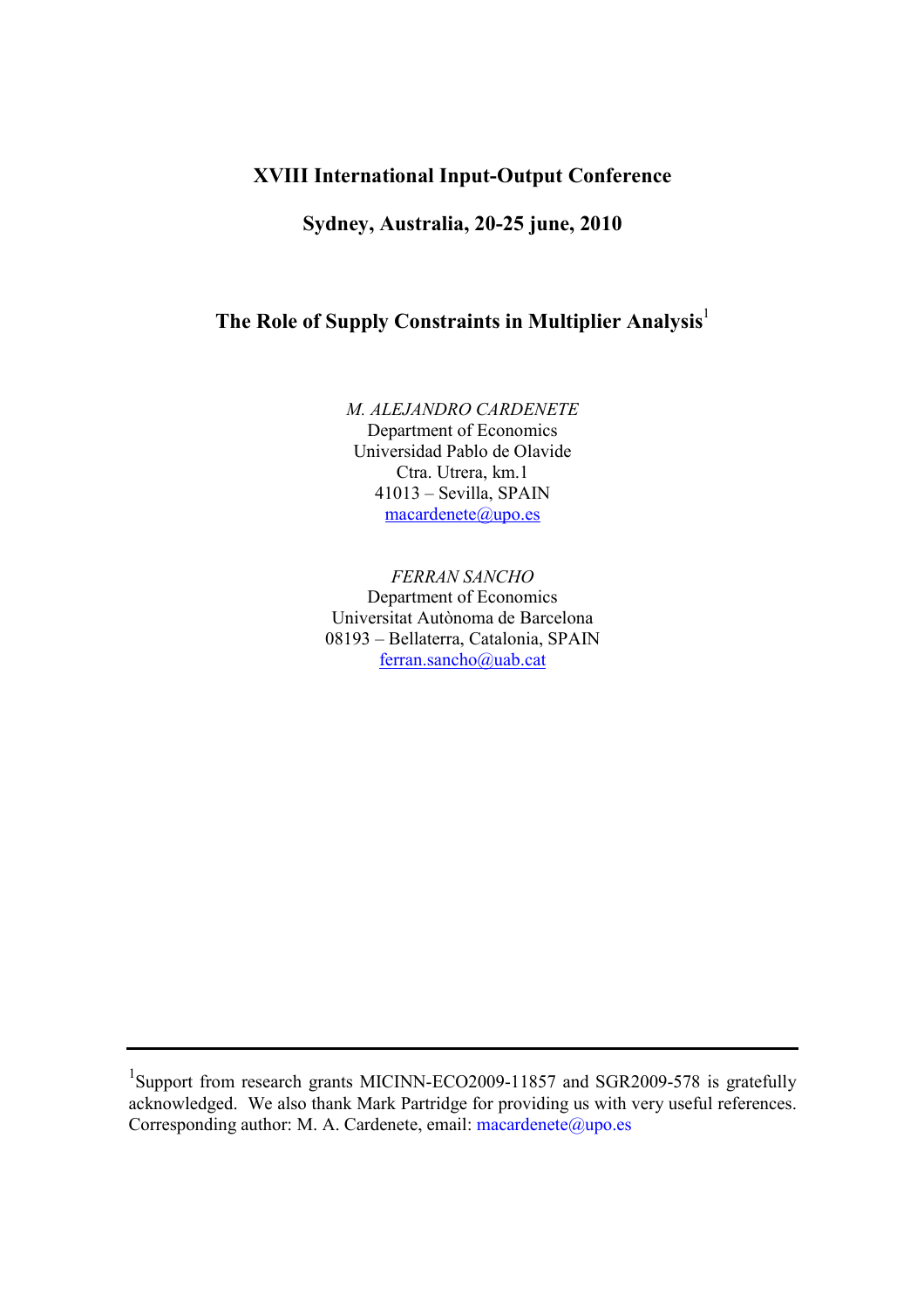### Abstract

Multiplier analysis based upon the information contained in Leontief's inverse is undoubtedly part of the core of the input-output methodology and numerous applications an extensions have been developed that exploit its informational content both at the national and regional levels. Nonetheless there are some implicit theoretical assumptions whose policy implications need to be better assessed. This is the case of the 'excess capacity' assumption. Because of this assumption resources are available as needed to adjust production to new equilibrium states. In real world applications, however, new resources are scarce and costly. Supply constraints kick in and hence resource allocation needs to take them into account to really assess the effect of government policies. Using a closed general equilibrium model that incorporates supply constraints, we perform some simple numerical exercises and proceed to derive a 'constrained' multiplier matrix that can be compared with the standard 'unrestricted' multiplier matrix. Results show that the effectiveness of expenditure policies hinges critically on whether or not supply constraints are considered.

Keywords: Multipliers, Key sectors, Economic linkages, Policy evaluation, Economy-wide modeling, General equilibrium.

JEL: C63, C68, D58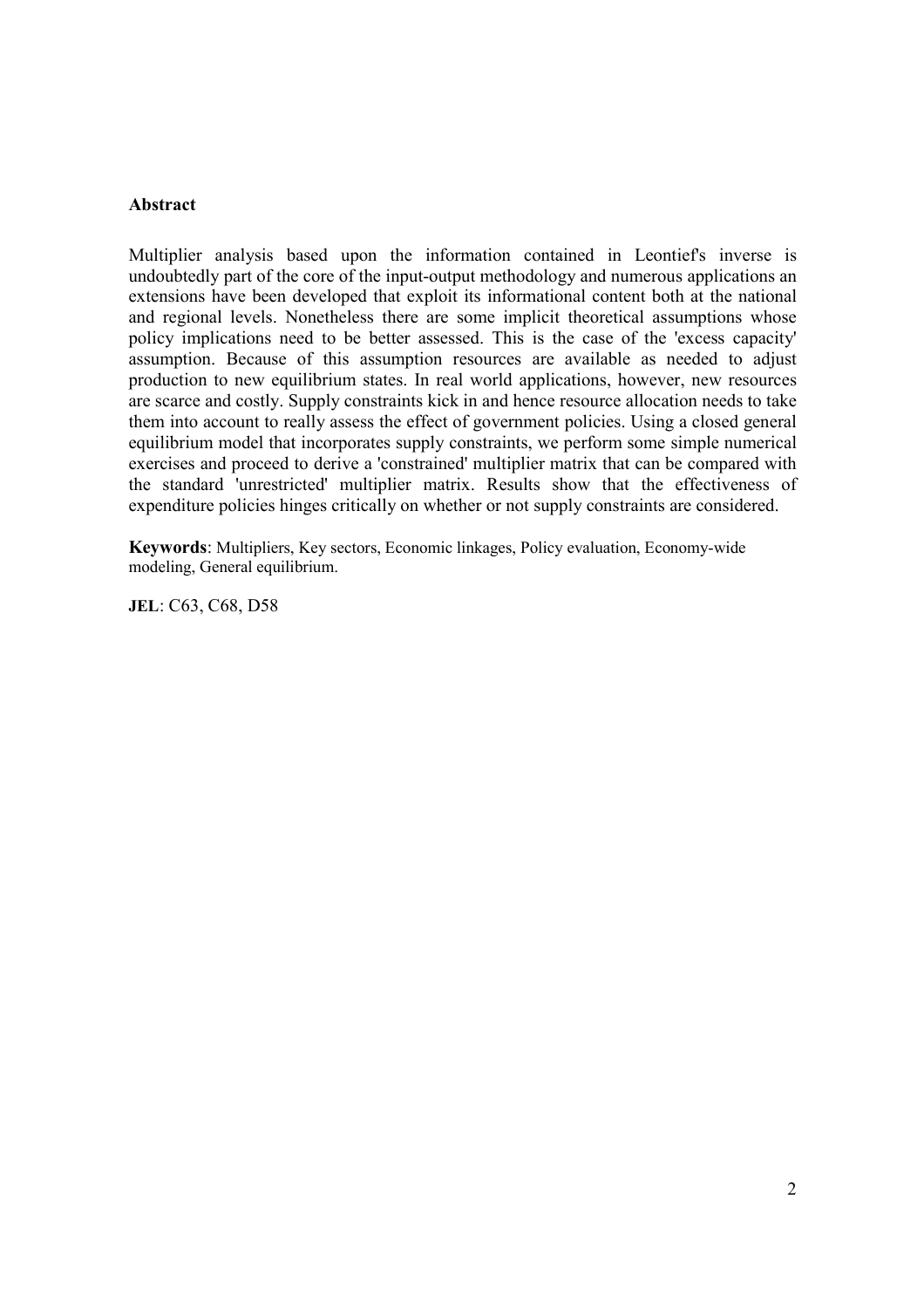#### 1. INTRODUCTION

There is some widely accepted conventional wisdom concerning the effectiveness of discretionary government expenditure policies. The story goes somewhat like this: since economic sectors differ in terms of their 'push' and 'pull' effects, the sector where new demand injections are applied becomes a relevant issue for policy makers who wish to maximize the impact of government policies (Devarajan *et al*, 1993). The literature has therefore provided the concept of 'key sector' as a guiding principle to authorities in regard to policy design. The 'key sector' concept and measurement, however, depends on a series of assumptions that have not been questioned. In very simple terms, a sector is deemed to be 'key' when an exogenous expenditure inflow falling on it is 'multiplied' over and above some reference average level. The key word here is 'multiplied' and this explains why multiplier matrices play such a significant role in the 'key sector' literature.

In a national or regional economy with many goods and services, a multiplier matrix is a numerical description of how an exogenous inflow into one sector ends up affecting the rest of sectors in the economy, once the set of structural interconnections is fully taken into account. The best known multiplier matrix is the classic Leontief inverse built from the matrix of direct technical coefficients in the interindustry model (Leontief, 1941). Beyond direct interdependencies, Leontief's inverse is able to pick up in a clear and systematic way indirect ones 'down the line' in the production process. Refinements of the multiplier matrix have incorporated additional layers of interdependencies, especially related to the feedback between output, factors' income and consumption demand. These are the so called induced effects. The fact that the standard interindustry model neglected the induced effects linked to final demand was correctly pointed out by Diamond (1974, 1976) in his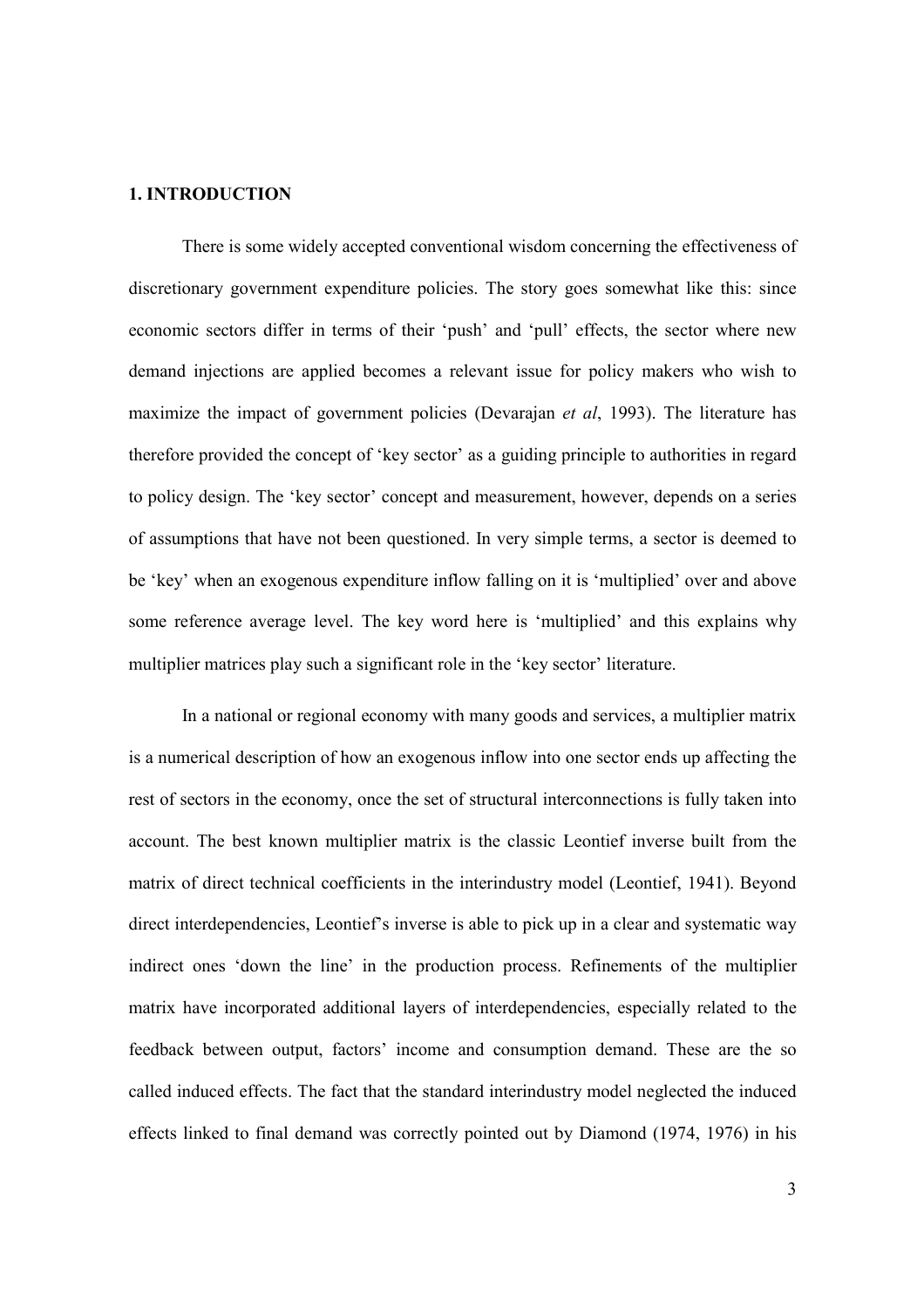work dealing with development issues. When final demand is left unexplained, 'key sector' measurements are bound to be downward biased. Diamond tackles this issue incorporating into the input-output model a demand subsystem. Another formulation, perhaps a bit more elegant and compact in formal terms, is the SAM (Social Accounting Matrix). A SAM captures the whole circular flow of income in a unified but disaggregated configuration and allows selecting accounts endogeneity in quite a simple way (Pyatt & Round, 1979, and Pyatt, 1985). In fact, Diamond's approach is a particular case of the SAM approach for a particular class of endogenous accounts. More recently, the meaning and interpretation of the multiplier concept itself has been debated regarding the need to distinguish between gross and net multiplier effects (Oosterhaven & Stelder, 2002; Dietzenbacher, 2005).

The computation of multiplier matrices within the linear interindustry paradigm, however, does not question a pivotal assumption in the model, namely, that there is an excess supply of factors. This means that resources can be commanded as needed and prices are unaffected by resource reallocation. In other words, there are no binding constraints. But economics is the science of scarce resources and constraints do act in limiting what can be done. Guerra & Sancho (2009), for instance, examine how the government budget constraint affects the value of multipliers. With a fixed expenditure level, any reshuffling in the basket of goods purchased by the government gives rise to both income and substitution effects that work in opposite directions. Thus, and against the usual multiplier intuition, multiplier values can in fact be seen to be negative. In broader terms, when supply constraints are at work, extra resources for producing more of a good can only be found if they are shifted from elsewhere. If factors of production are not available beyond a set amount, this entails an economy-wide general reallocation where, once again,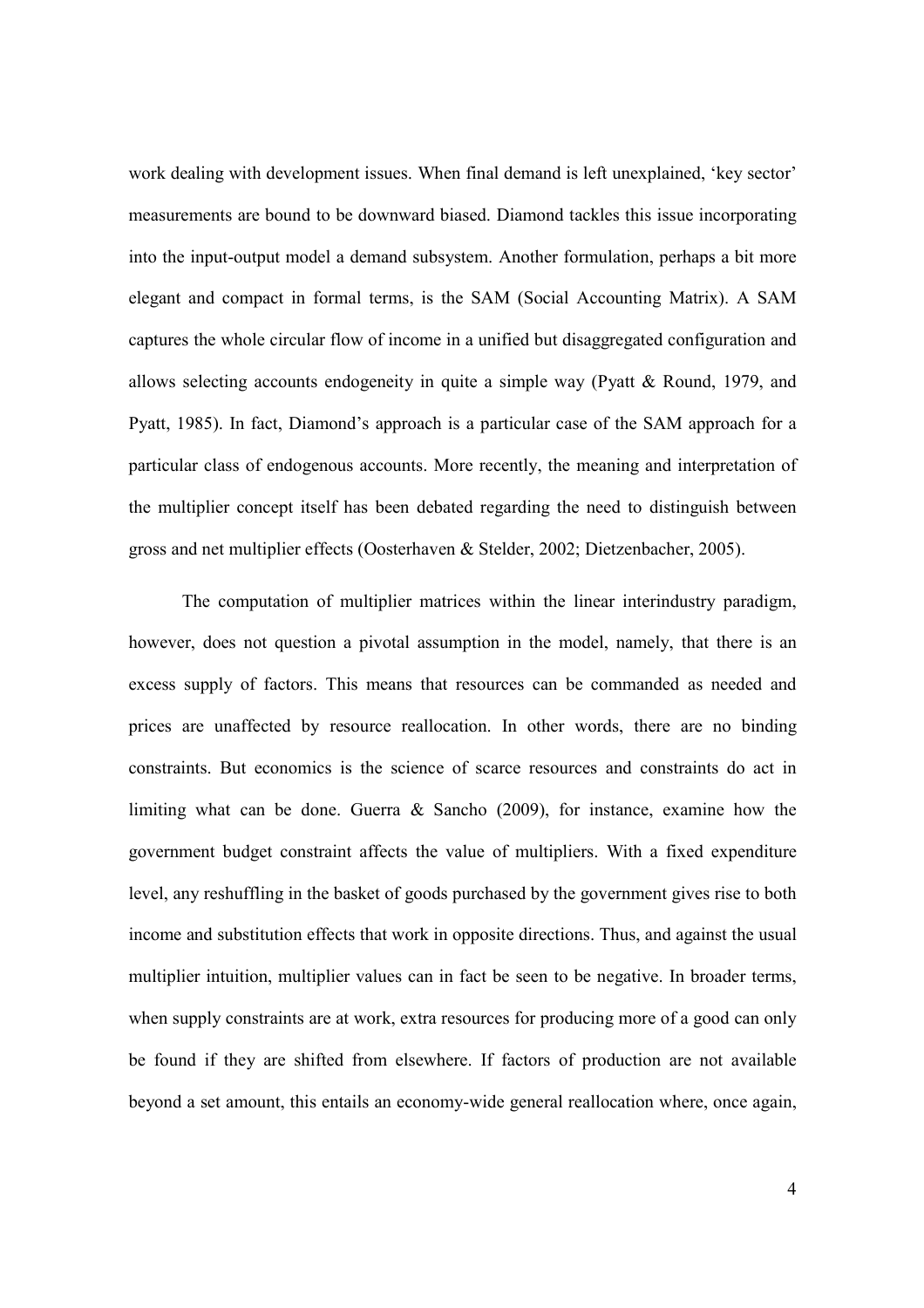output and price effects will be at play. Under this wider, more comprehensive scenario a suitable tool of analysis is that of Computable General Equilibrium models (CGE). The advantage of a CGE is that integrates price and quantity adjustments of demand and supply following the tenets of well known and well understood economic theory. Comparisons of the economic estimates arising from linear and CGE models are relevant from a policy perspective both at the national and regional levels although the regional perspective has been dominant. McGregor *et al* (1996) use the AMOS model of the Scottish economy to analyze the convergence of CGE model results towards the interindustry ones. In fact, under an adaptive inter-temporal model and Samuelson's (1966) non-substitution conditions the interindustry estimates can be seen to be the limiting estimates of a CGE implementation. Rickman (1992) explores the effects of alternative closure rules, Keynesian and neoclassical, for CGE model solutions in assessing regional assistance programs while Gillespie *et al* (2001) refine the analysis to incorporate possible displacement effects of assistance programs. Partridge & Rickman (1998) offer a good, comprehensive survey on CGE modeling at the regional level while examining the relationship between the interindustry and CGE modeling approaches.

Since multiplier matrices can be quickly computed, are straightforwardly interpreted, and they provide a very detailed snapshot of the underlying structural interdependence, what we propose in this note is to look directly at multiplier matrices instead of looking at macro or micro aggregate results. To this effect, we use a SAM database of the Spanish economy as the common statistical background for both the linear and the CGE computations. We first calculate the standard multiplier matrix representing a situation with excess supply and we refer to this matrix as the 'unrestricted' Leontief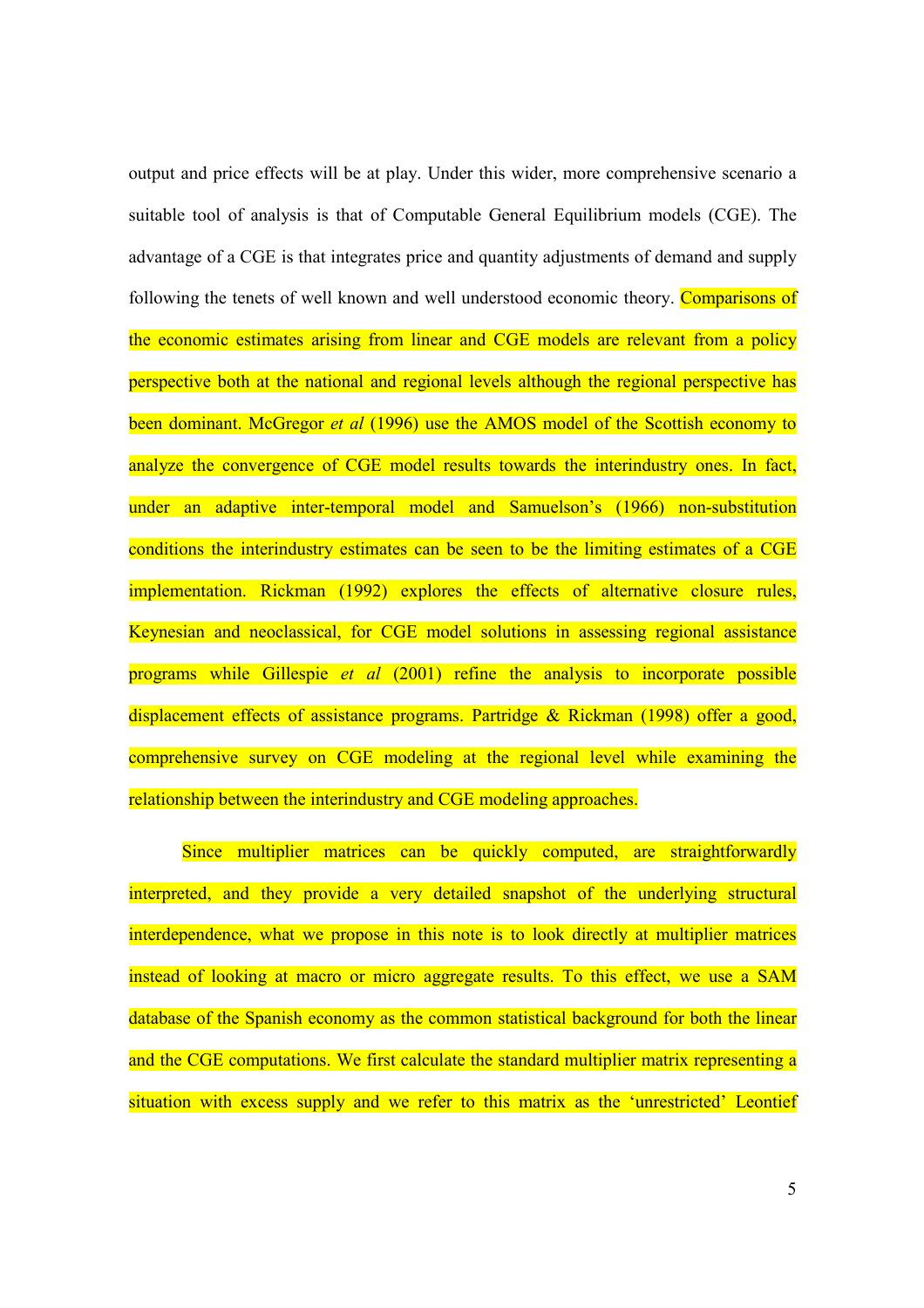inverse. Secondly, we implement a CGE model of the Spanish economy and proceed to estimate multiplier matrices under factor limitations. These 'constrained' matrices are in fact numerical approximations of the Jacobian of the reduced form model. A comparison of results for the 'unrestricted' and 'constrained' multiplier matrices shows that supply constraints are relevant, and perhaps even critical, in ascertaining the effects of government expenditure policies.

The paper is organized as follows. Section 2 succinctly describes the basic CGE model and database. Section 3 exposes the underlying methodology for the computation of multiplier matrices. In Section 4 we recap and discuss the empirical results. Section 5 concludes and summarizes. An Appendix includes the detailed numerical results.

### 2. THE MODEL AND DATABASE

The CGE model we use is a representation of the Spanish economy and follows the basic principles of the Walrasian equilibrium concept. For this class of general equilibrium models, Ginsburgh & Keyzer (2002) and Kehoe et al. (2005) are very good up-to-date reviews. Our model includes 26 productive sectors and is enlarged by including both public and foreign activities. Tax rates are fixed at benchmark values whereas the expenditure activities of the government are taken as exogenous as the result of a policy decision. The activity level of the foreign sector is assumed to be fixed, in the sense that the total amount of exports is independent of the domestic variables. Imports, on the other hand, are imperfect substitutes of domestic production following an Armington hypothesis and their levels are endogenously determined. Thus the foreign sector may incur in a deficit which is endogenously determined.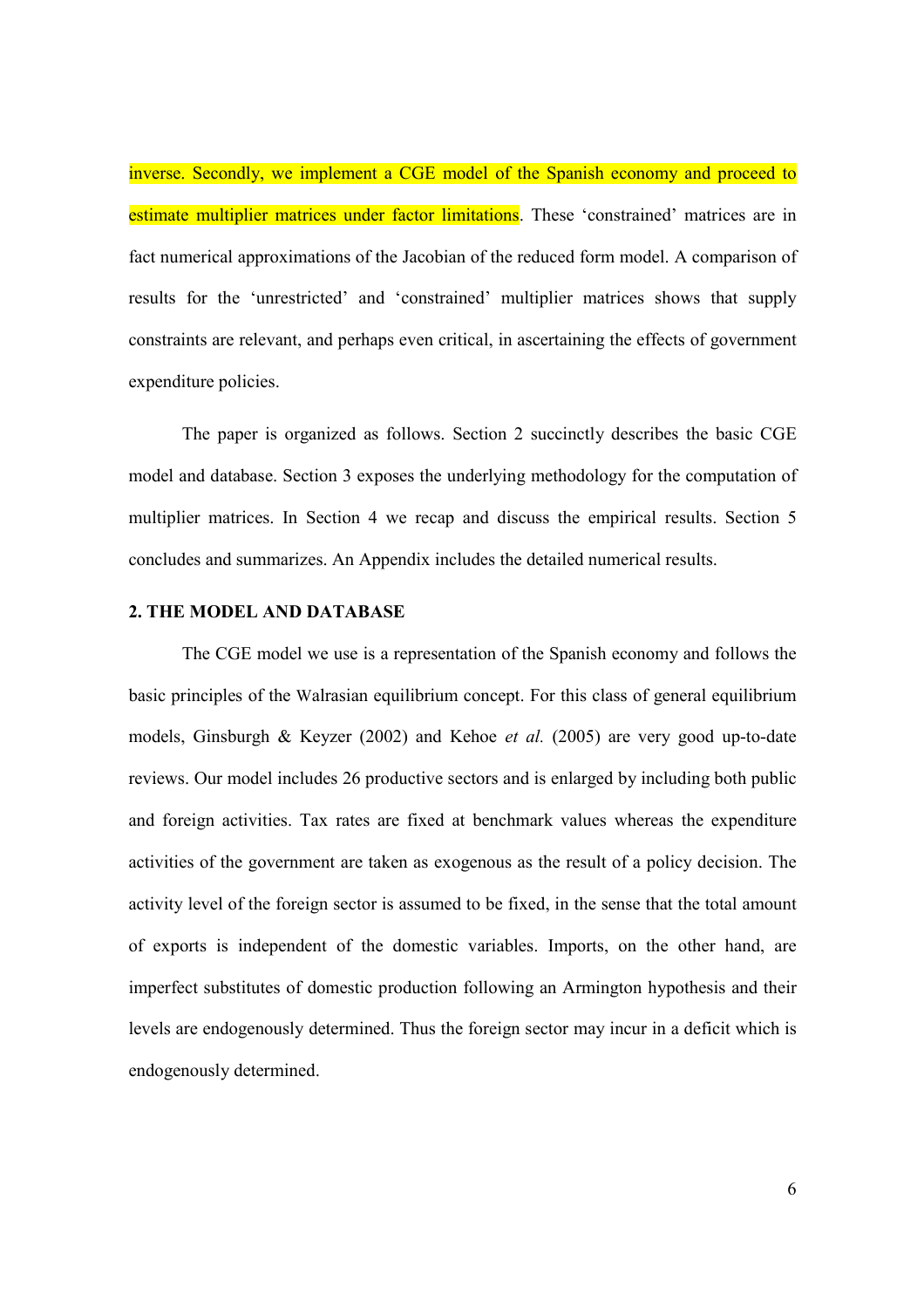Relative prices and activity levels of the productive sectors are endogenous variables too. Agents behave rationally as utility and profit maximizers. We consider a representative consumer that formulates demand for current and future consumption maximizing a utility function subject to a disposable income budget constraint. Firms are organized in productive sectors and they strive to maximize profits. Because constant returns-to-scale are assumed, this entails in practice that firms are cost minimizers. Final and intermediate demand for goods and services and supply of goods and services by firms is coordinated through the price mechanism. In its simplest expression, an equilibrium for this economy is a pair of vectors of prices (for goods and factors) and activities (for goods and factors) so that demand equals supply in all markets. An exception to this rule is contemplated in the labor market where idle resources can be modeled as a proxy for unemployment. This is performed introducing a feedback between the real wage and the unemployment rate that relates to the power of unions, or any other socioeconomic, factors inducing frictions and rigidities in the labor market (see Kehoe *et al.*, 1995). This feedback is controlled with an elasticity that allows for two polar representations of the labor market. On the one hand, unemployment can be kept fixed if wages are flexible enough; on the other hand, when wages are rigid enough unemployment fluctuates.

The production technology is given by a nested production function. The domestic output of a sector is obtained by combining, through a Leontief technology, outputs from the rest of sectors and value-added. In turn, this value-added is generated from primary factors (labor and capital) using a simple Cobb-Douglas aggregator. The overall output of a sector is obtained too from a Cobb-Douglas combination of domestic output and imports, according to the aforementioned Armington hypothesis.

7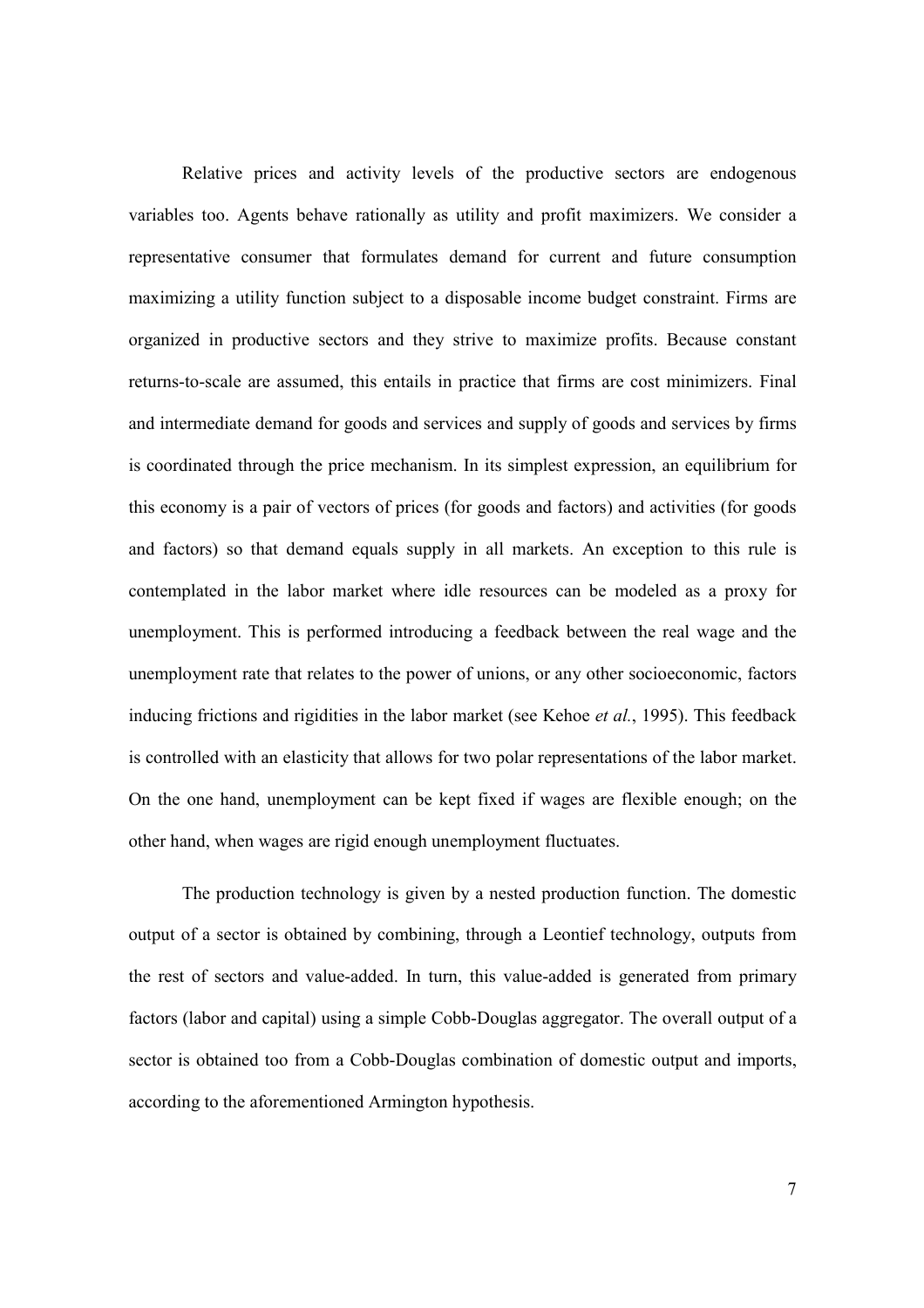The government raises taxes to obtain public revenue which returns to the private sectors in the form of social transfers and in the form of public demand for goods and services. The government may also incur in a deficit if accrued tax collections are not enough to cover for all public outlays.

Regarding investment and savings, this is a savings driven model. The closure rule is defined in such a way that investment is determined by total savings (private, public and foreign). Public and foreign savings are related to the endogenous deficit (or surplus) of the government and the rest of the world. Private savings are also endogenous and are the result of the utility maximization problem of the representative consumer.

The economic data used in the study comes from a Social Accounting Matrix of the Spanish economy for 2000 developed by Cardenete & Fuentes (2009). The SAM comprises a total of 38 accounts, including the already mentioned 26 productive sectors, two primary factors (labor and capital), a savings/investment account, a government account, a direct tax account (income tax and employees' Social Security contribution), an indirect tax account (VAT, payroll tax, output tax and tariffs), a foreign sector and a representative consumer account.

The values for the technological coefficients, the tax rates and the coefficients of the utility function are calibrated to reproduce the 2000 SAM as an initial or benchmark equilibrium for the economy. In the simulations, the wage rate is taken as numéraire and the rest of prices vary as required to meet equilibrium conditions.

### 3. THE MULTIPLIER MATRICES

We consider a disaggregated economy with *n* goods  $(n=26)$  described by a technology of intermediate consumptions  $A$ —an  $n \times n$  matrix with fixed coefficients—and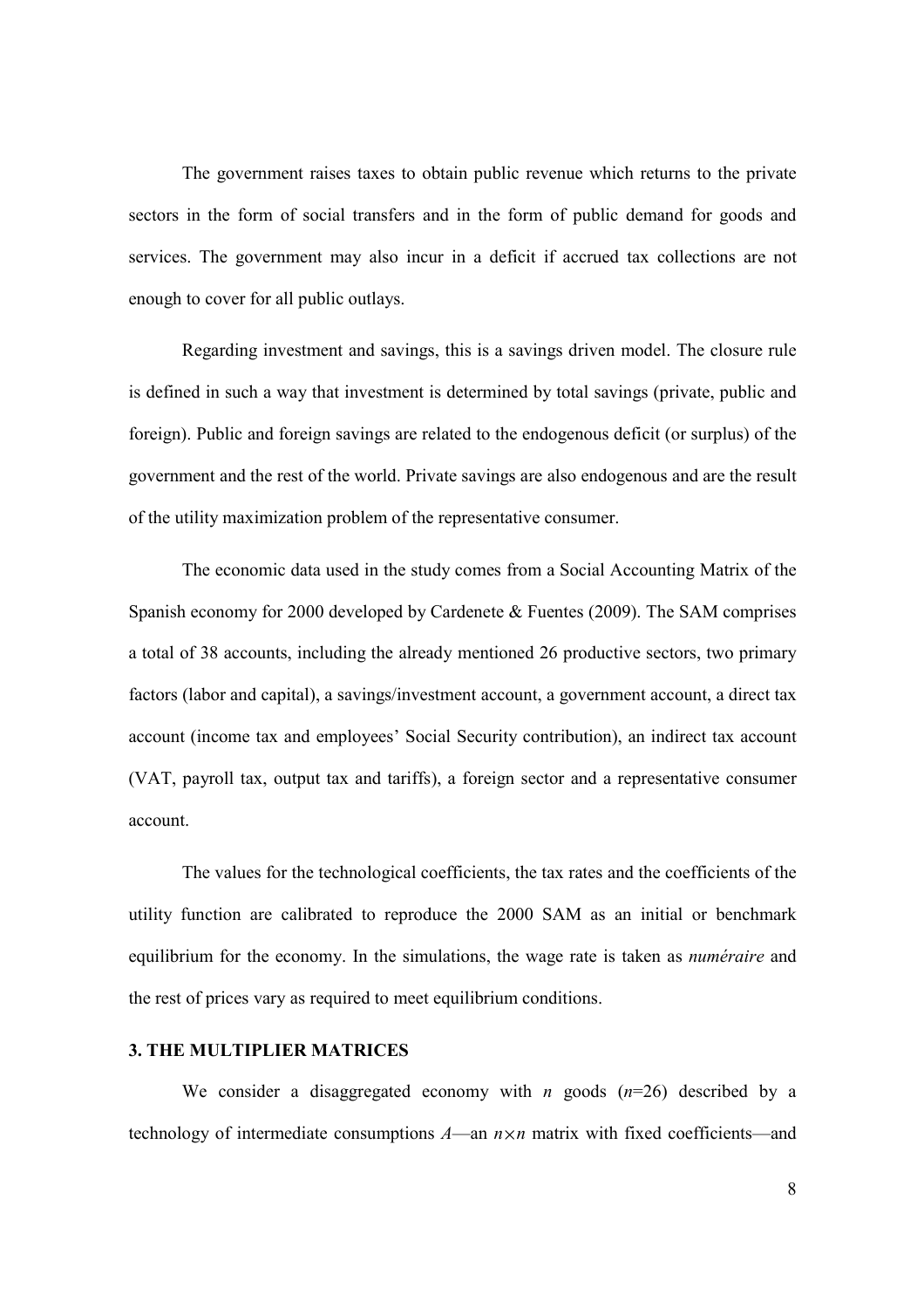price responsive, variable labor and capital coefficients obtained using Shephard's lemma (see Sancho, 2009). The equilibrium outputs in this economy are represented by the  $n$ vector  $X=(X_1, X_2,..., X_n)$  whereas market clearing prices for goods is given by the *n* vector  $p=(p_1, p_2,..., p_n)$ . The government formulates public demand for these *n* goods that appears in an *n* vector  $G=(G_1, G_2,...,G_n)$  and constitutes part of the economy's final demand (along with private consumption, investment and foreign demand). Under the standard assumptions of the interindustry model, the matrix  $A$  is all that is needed to obtain the direct and indirect repercussions that yield the multiplier matrix  $L(L)$  for Leontief); this matrix  $L$ provides detailed bilateral information on the effects of increasing in one unit the level of government spending. If A is a productive matrix (see Nikaido, 1972), then matrix L can be calculated using the matrix series expansion or directly through matrix inversion:

$$
L = I + A + A2 + A3 + ... + Ak + ... = \sum_{k=0}^{\infty} Ak = (I - A)-1
$$
 (1)

The generic element  $\ell_{ij}$  of L is known to have the following differential or 'ratio' meaning:

$$
\ell_{ij} = \frac{\Delta X_i}{\Delta G_j} = 1 + a_{ij} + a_{ij}^{(2)} + a_{ij}^{(3)} + \dots + a_{ij}^{(k)} + \dots
$$
 (2)

where

$$
a_{ij}^{(2)} = \sum_{k=1}^{n} a_{ik} \cdot a_{kj}
$$
  
\n
$$
a_{ij}^{(3)} = \sum_{k=1}^{n} a_{ik} \cdot a_{kj}^{(2)}
$$
  
\n...  
\n
$$
a_{ij}^{(k)} = \sum_{k=1}^{n} a_{ik} \cdot a_{kj}^{(k-1)}
$$
\n(3)

and  $a_{ij}^{(k)}$  represents the amount of good i needed in stage k to have available the input of good *j* needed in the production stage  $k-1$ . The unit 1 in expression (2) represents the initial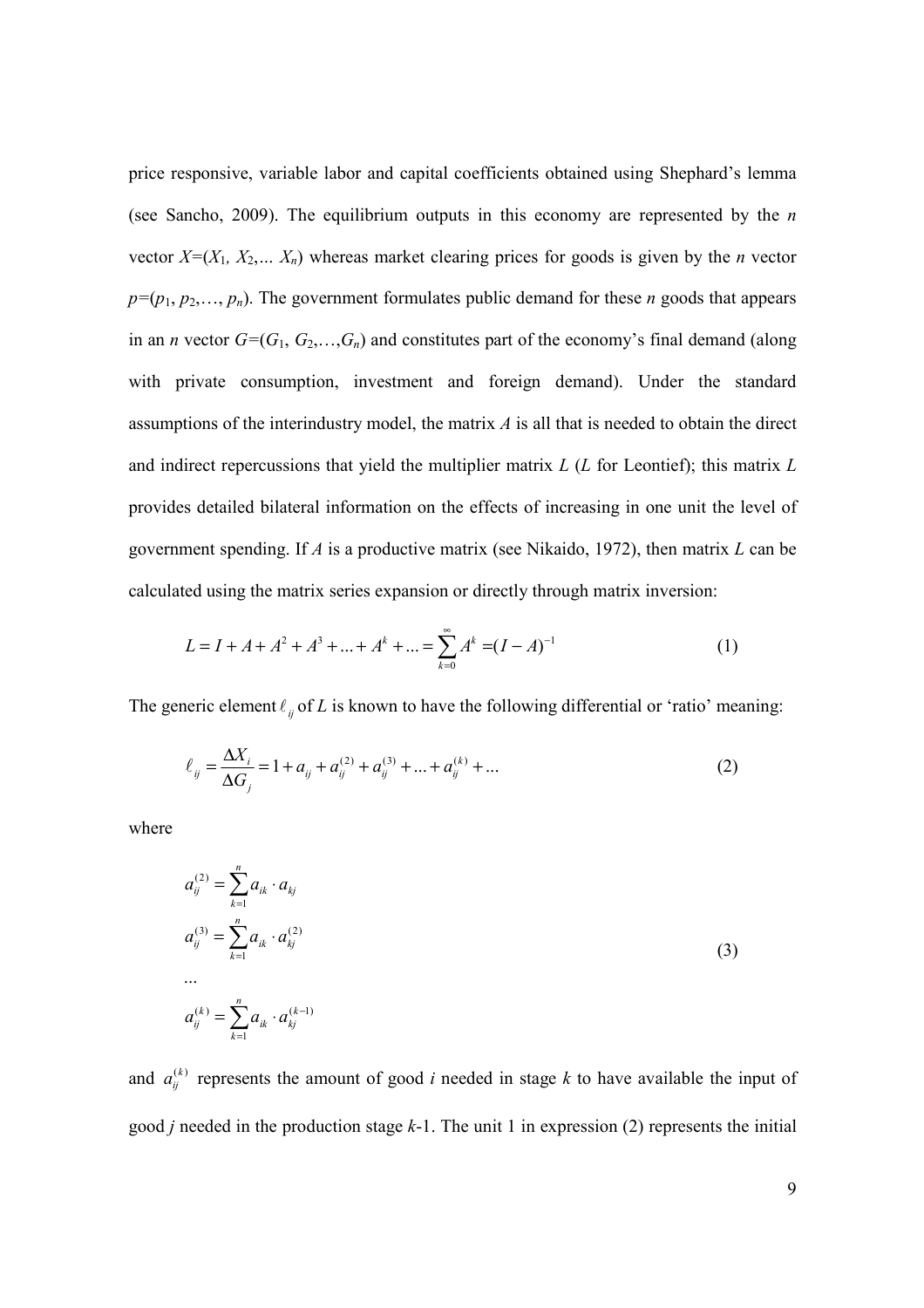injection and the remainder of terms represents the additional output required in each production stage for that unit to be effectively put out.

The 'multiplier' concept is clear. When the government increases in one unit its demand for good j, equilibrium output in sector i needs to adjust in  $\ell_{ij}$  units. In the calculation of matrix  $L$ , however, and because of the 'excess supply' assumption of the Leontief model, additional resources are always available as needed. We may therefore choose to call this matrix the 'unrestricted' multiplier matrix. In an economy with supply constraints, in contrast, resources are not always available, and this set-up is the proper operational terrain of a CGE model. If more of good  $j$  is demanded, by the government say, a general reallocation in prices and quantities will be required in order to fulfil the extra demand for j. The appraisal of the effect of the additional demand can be obtained from a numerical approximation of the Jacobian matrix of the CGE equilibrium equations. Let us denote by  $M$  this matrix. Its generic term is given by the derivative:

$$
m_{ij} = \frac{\partial X_i(p, G/u)}{\partial G_j} = \lim_{\Delta G_j \to 0} \frac{\Delta X_i}{\Delta G_j}
$$
(3)

Here  $X_i(p, G/u)$  symbolizes the dependence of quantities X on endogenous prices p and policy decisions G conditional to the labor market situation as indicated by the unemployment rate  $u$  as proxy. The numerical 'multiplier' matrix derivative  $M$  is computed comparing the benchmark equilibrium values with the counterfactual equilibrium values that ensue from a 'small' change  $\Delta G_j$  in public demand for j. The CGE model absorbs the 'small' change and recomputes the equilibrium for *n* sequential runs where  $j=1, 2, ..., n$ . Thus, the *n* simulations yield at the end an  $n \times n$  matrix of 'constrained' multipliers.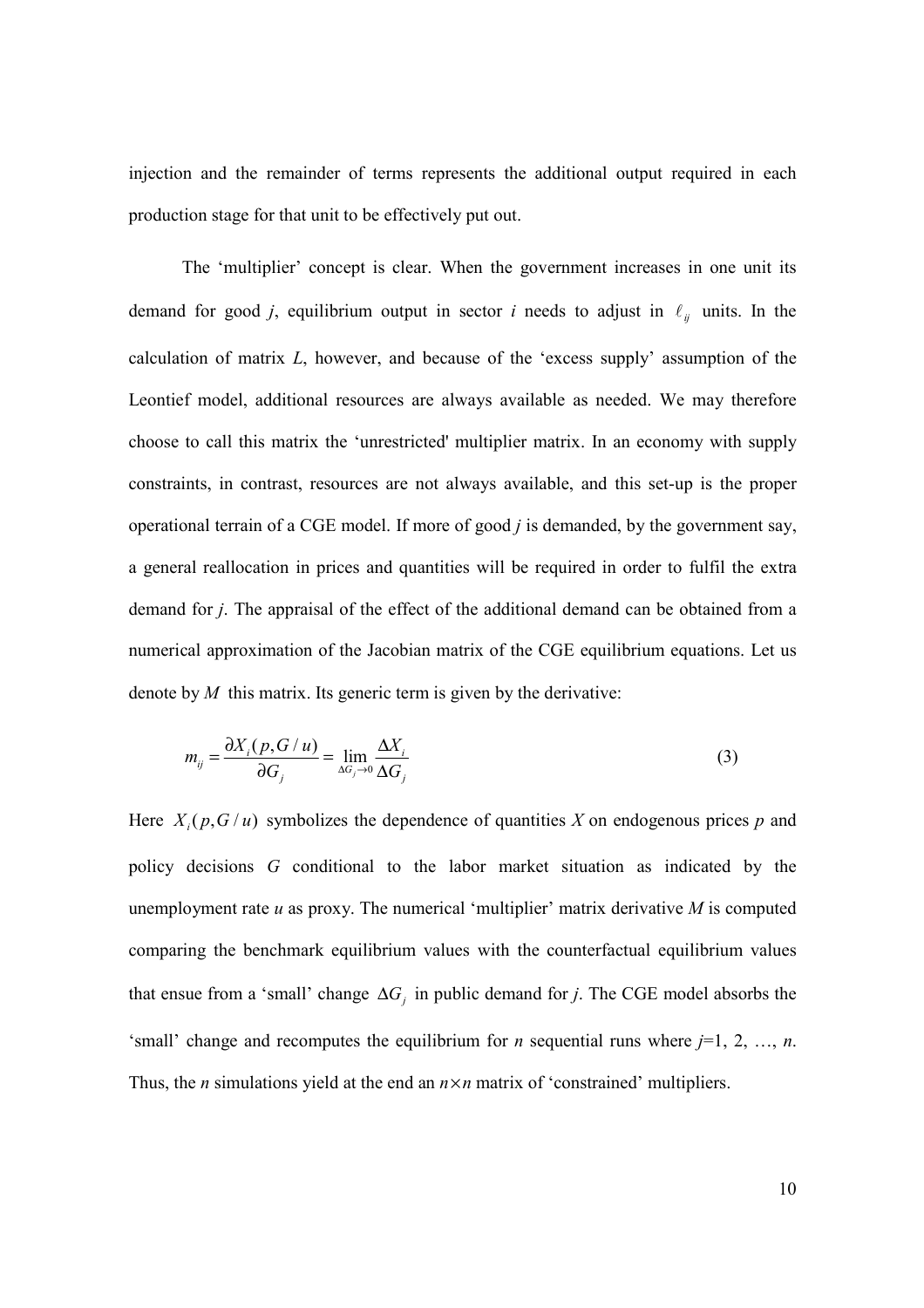#### 4. DISCUSSION

The complete numerical results of the analysis can be found in the Appendix. We calculate three multiplier matrices. The first one corresponds to the 'unrestricted' Leontief inverse  $L$  and is shown in Table A1. Aggregate multiplier values are shown as column sums. We also calculate two 'constrained' multiplier matrices which correspond to two different labor market scenarios within the CGE modeling facility. In the first one total primary factors (labor and capital) are kept at the initial levels. Any reshuffling in production, in response to a change in expenditure policies by the government, takes necessarily place under these aggregate resource constraints. Factors are mobile among sectors though. With a fixed level of labor, equilibrium adjustments in the labor market occur via prices. In the CGE model this is controlled by an elasticity between the wage rate and the unemployment rate with a zero value. Table A2 shows the multiplier matrix  $M$  in this case with a fixed or rigid amount of total labor. The second labor market scenario relaxes the restriction in the use of labor. Now more labor can be commanded if needed. This characterization of the labor market is relevant from the viewpoint of the Spanish economy where high levels of labor are unused and cannot be employed under normal circumstances. Again, an elasticity with a value now of  $\infty$  takes care of this scenario in the CGE, where adjustments take now place in labor quantities for a fixed wage rate. Results for *M* under this *flexible* labor market case are presented in Table A3. Because of the large amount of numerical data, we just present a summary of the overall results in this Section. Table 1 shows the aggregate multiplier value for the 26 goods. Table 2 presents the 'own' multiplier value for each good and Table 3 presents the net value indicating pull effects as they spread in the rest of sectors. From the data in Table 1 we can see that there is a huge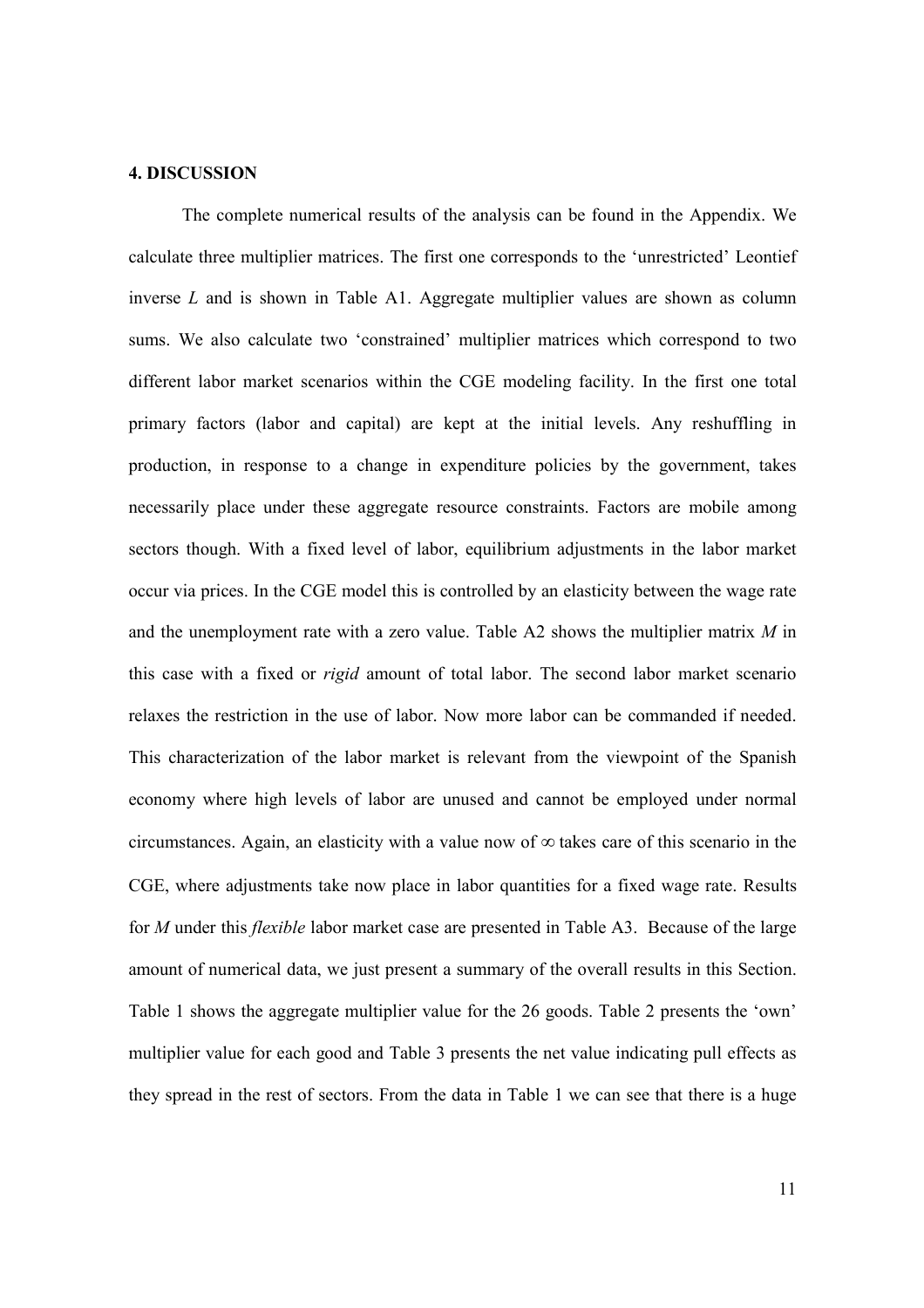difference in total multiplier effects when supply constraints are taken into account (50.603 from L versus 3,075 and -5.611 from M 'rigid' and M 'flexible', respectively). Notice that the habitual and expected positive multiplier effect no longer holds true. In the 'flexible' scenario, in fact, the total aggregate effect is negative. Even though more labor can in principle be commanded in this 'flexible' scenario, the general reallocation in prices and quantities produces 'crowding out', a familiar possibility extensively discussed in standard macroeconomics (see Barro, 2009) that is replicated here in the CGE microeconomic model. More government expenditure gives rise to a contraction, which is larger in magnitude, in the rest of final demand entries and less labor is employed. The message here is that well-meaning policy decisions undertaken by the government may not necessarily produce the intended results. The stimulus packages put into action to face the current economic recession may therefore give way, in fact, to perverse results. When we look at the data in Tables 2 and 3 we observe that the 'own' multiplier value is least affected by the general reallocation. Their values are smaller, as expected, in the constrained scenarios but not substantially. The main drag that curbs the potential 'unrestricted' multiplier values is found in the reduction in activity levels in the rest of sectors. Sectoral changes in other sectors' output are now negative and individually small but their aggregation may counteract the induced 'own' effect and even reverse its sign, as we have seen in Table 1 above for the 'flexible' scenario. These summary results can be further scrutinized reading the Tables in the Appendix where very specific sectoral detail is provided but we believe the main message is sufficiently clear. Supply constraints seem to matter and it would be advisable to incorporate them when evaluating expenditure policy strategies using multiplier estimates.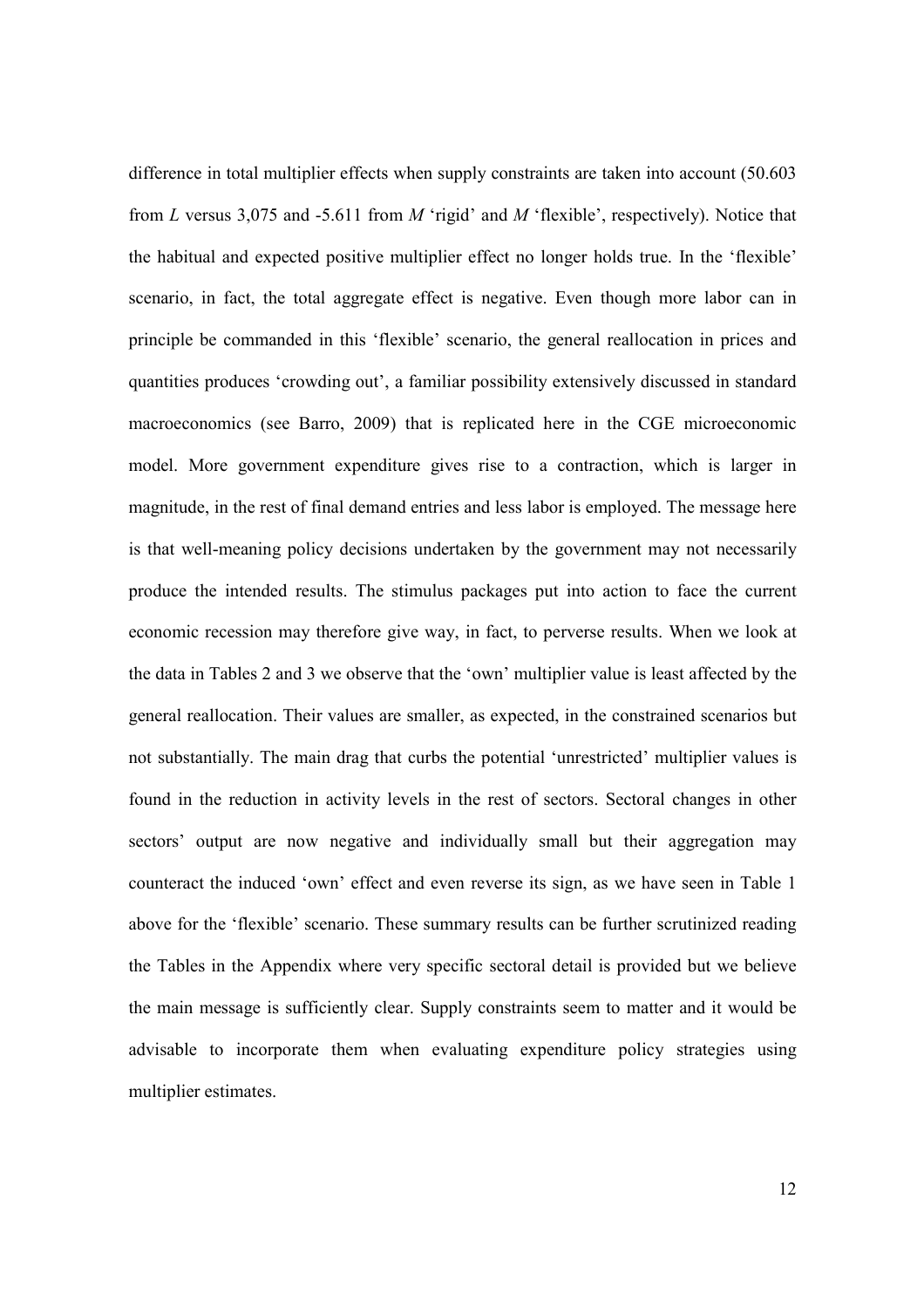| <b>Sectors</b>                             | L      | CGE1     | CGE <sub>2</sub> |
|--------------------------------------------|--------|----------|------------------|
| 1. Agriculture, cattle and forestry        | 1,939  | $-0,675$ | $-2,524$         |
| 2. Fishing                                 | 2,012  | $-0,111$ | $-0,437$         |
| 3. Coal                                    | 2,075  | $-0,059$ | 0,113            |
| 4. Oil and Gas                             | 1,016  | 0,982    | 0,967            |
| 5. Rest of extractives                     | 2,121  | 0,381    | $-0,038$         |
| 6. Refine                                  | 1,694  | 1,114    | 0,852            |
| 7. Electricity                             | 1,983  | $-0,094$ | $-1,400$         |
| 8. Water                                   | 1,747  | 0,874    | 0,102            |
| 9. Distribution of water                   | 2,011  | $-0,266$ | $-0,502$         |
| 10. Food                                   | 2,332  | 0,299    | $-0,312$         |
| 11. Manufacturing of textiles and leather  | 2,151  | 0,378    | 0,230            |
| 12. Manufacturing of wood                  | 2,172  | 0,384    | 0,035            |
| 13. Chemicals                              | 1,994  | 0,553    | 0,296            |
| 14. Mining                                 | 2,223  | 0,023    | $-0,329$         |
| 15. Manufacturing of metal products        | 2,009  | 0,446    | 0,059            |
| 16. Machinery                              | 2,142  | 0,192    | 0,129            |
| 17. Manufacturing of textiles and leather  | 1,798  | 0,527    | 0,472            |
| 18. Manufacturing of construction material | 2,000  | 0,853    | 0,760            |
| 19. Transport                              | 1,917  | 0,502    | 0,687            |
| 20. Other manufactures                     | 2,161  | 0,244    | 0,127            |
| 21. Construction                           | 2,287  | $-0,084$ | $-0,016$         |
| 22. Vehicles                               | 1,982  | $-0,278$ | $-0,353$         |
| 23. Commerce                               | 1,800  | $-0,857$ | $-1,331$         |
| 24. Transport and Communications           | 1,851  | $-0,431$ | $-1,209$         |
| 25. Commercial Services                    | 1,614  | $-0,643$ | $-0,634$         |
| 26. Non-commercial services                | 1,571  | $-1,181$ | $-1,359$         |
| <b>TOTAL</b>                               | 50,603 | 3,075    | $-5,611$         |

# Table 1: Total sum of multipliers.

Source: Own elaboration.

L: Leontief inverse

CGE1: CGE with rigidity in labor market

CGE2: CGE with flexibility in labor market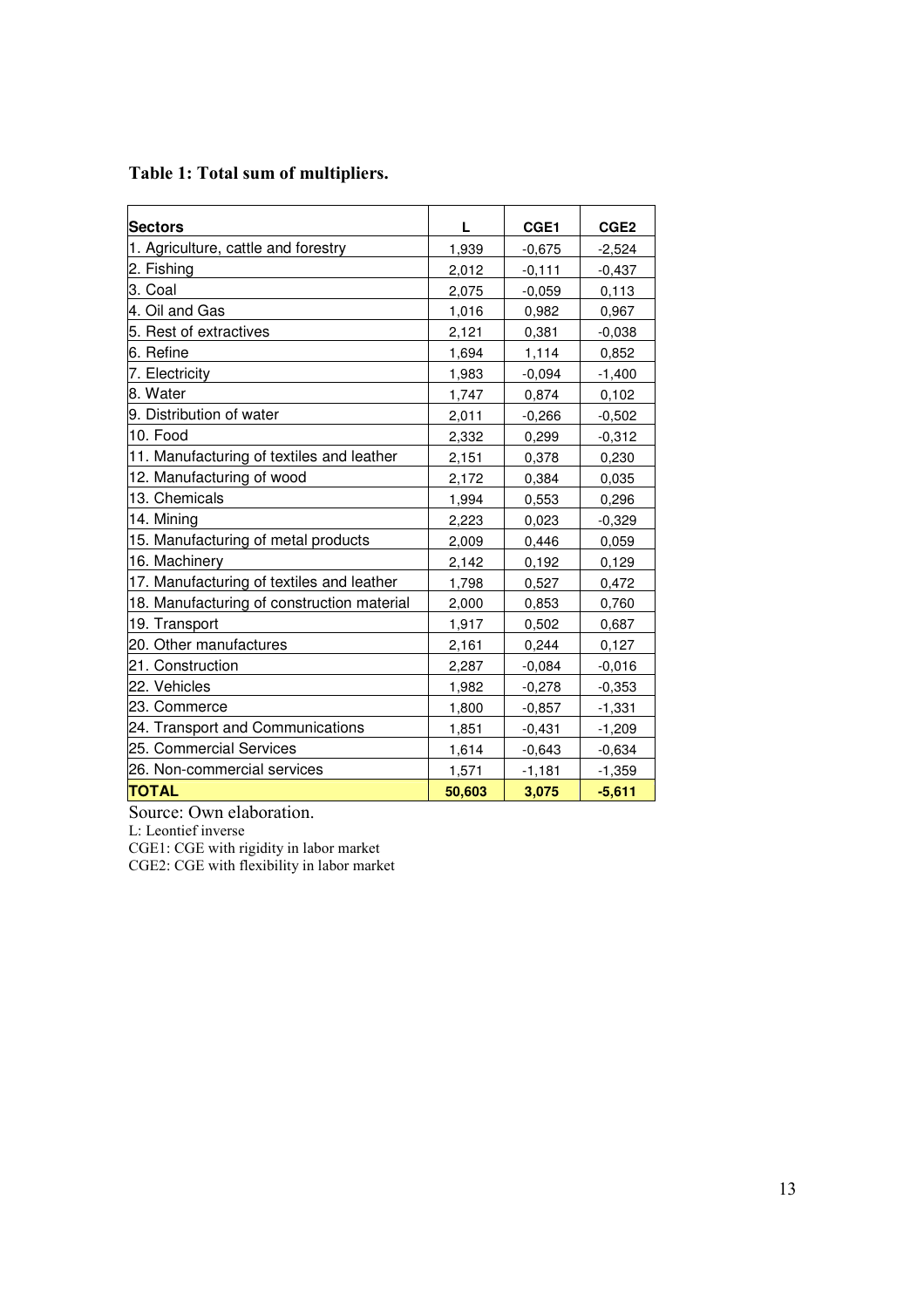# Table 2: Principal Diagonal.

| <b>Sectors</b>                             | L      | CGE1   | CGE <sub>2</sub> |
|--------------------------------------------|--------|--------|------------------|
| 1. Agriculture, cattle and forestry        | 1,107  | 1,080  | 1,051            |
| 2. Fishing                                 | 1,002  | 1,001  | 1,001            |
| 3. Coal                                    | 1,005  | 1,002  | 1,003            |
| 4. Oil and Gas                             | 1,001  | 1,002  | 1,002            |
| 5. Rest of extractives                     | 1,008  | 0,993  | 0,990            |
| 6. Refine                                  | 1,088  | 1,084  | 1,079            |
| 7. Electricity                             | 1,173  | 1,154  | 1,141            |
| 8. Water                                   | 1,000  | 0,999  | 0,997            |
| 9. Distribution of water                   | 1,002  | 1,001  | 1,000            |
| 10. Food                                   | 1,228  | 1,208  | 1,186            |
| 11. Manufacturing of textiles and leather  | 1,246  | 1,240  | 1,238            |
| 12. Manufacturing of wood                  | 1,324  | 1,294  | 1,288            |
| 13. Chemicals                              | 1,205  | 1,178  | 1,172            |
| 14. Mining                                 | 1,093  | 0,997  | 0,986            |
| 15. Manufacturing of metal products        | 1,101  | 1,058  | 1,050            |
| 16. Machinery                              | 1,088  | 1,005  | 1,003            |
| 17. Manufacturing of textiles and leather  | 1,141  | 0,983  | 0,977            |
| 18. Manufacturing of construction material | 1,298  | 1,240  | 1,236            |
| 19. Transport                              | 1,144  | 1,126  | 1,128            |
| 20. Other manufactures                     | 1,102  | 1,038  | 1,034            |
| 21. Construction                           | 1,287  | 0,524  | 0,539            |
| 22. Vehicles                               | 1,058  | 1,043  | 1,043            |
| 23. Commerce                               | 1,050  | 0,897  | 0,853            |
| 24. Transport and Communications           | 1,204  | 1,127  | 1,095            |
| 25. Commercial Services                    | 1,199  | 0,968  | 0,969            |
| 26. Non-commercial services                | 1,054  | 0,914  | 0,900            |
| <b>TOTAL</b>                               | 29,209 | 27,157 | 26.959           |

Source: Own elaboration.

L: Leontief inverse

CGE1: CGE with rigidity in labor market

CGE2: CGE with flexibility in labor market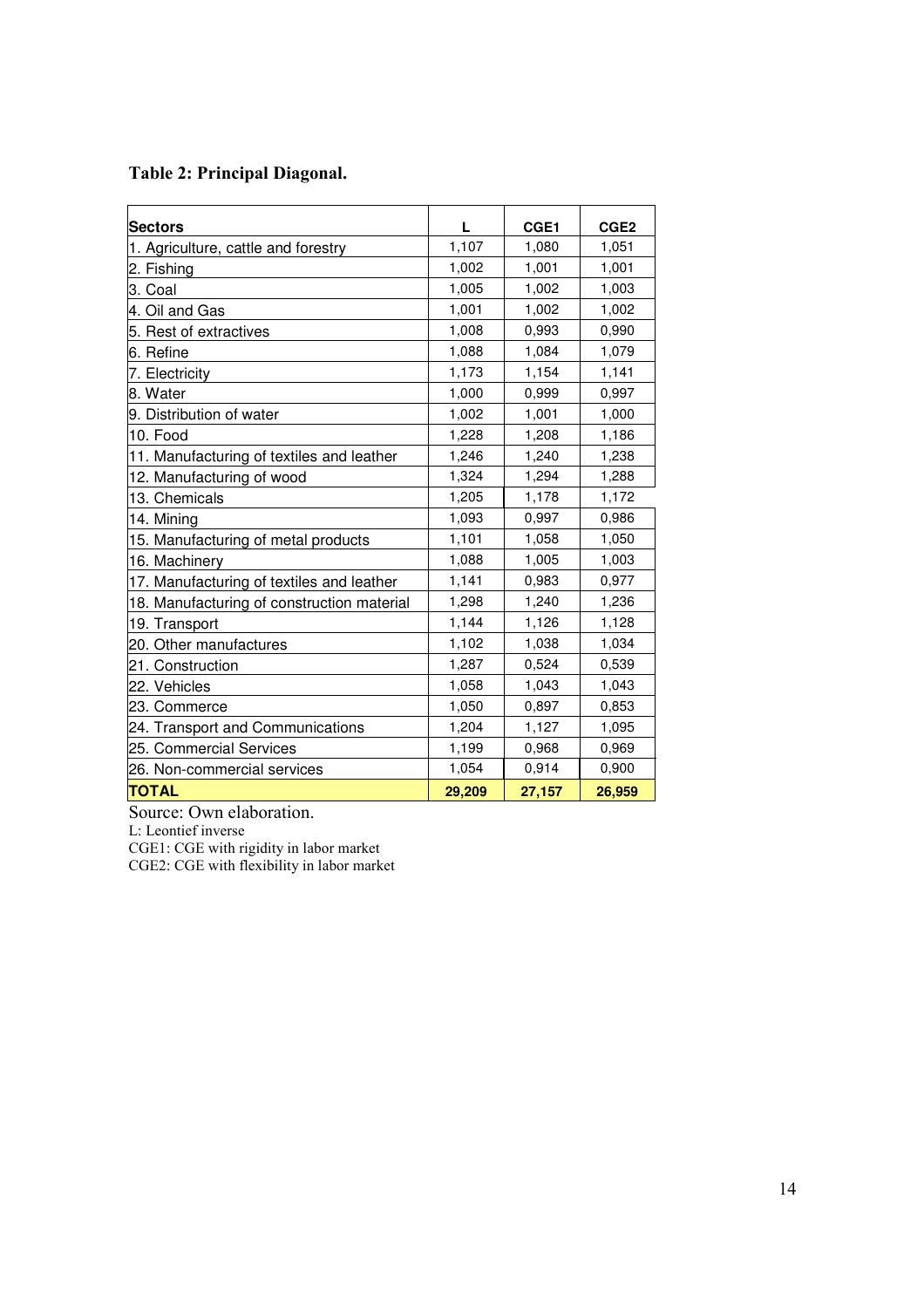| <b>Sectors</b>                             | L      | CGE1      | CGE <sub>2</sub> |
|--------------------------------------------|--------|-----------|------------------|
| 1. Agriculture, cattle and forestry        | 0,833  | $-1,755$  | $-3,575$         |
| 2. Fishing                                 | 1,010  | $-1,112$  | $-1,437$         |
| 3. Coal                                    | 1,070  | $-1,061$  | $-0,890$         |
| 4. Oil and Gas                             | 0,015  | $-0,020$  | $-0,034$         |
| 5. Rest of extractives                     | 1,113  | $-0,612$  | $-1,028$         |
| 6. Refine                                  | 0,606  | 0,030     | $-0,227$         |
| 7. Electricity                             | 0,810  | $-1,248$  | $-2,540$         |
| 8. Water                                   | 0,747  | $-0,124$  | $-0,895$         |
| 9. Distribution of water                   | 1,009  | $-1,266$  | $-1,502$         |
| 10. Food                                   | 1,104  | $-0,908$  | $-1,497$         |
| 11. Manufacturing of textiles and leather  | 0,905  | $-0,862$  | $-1,008$         |
| 12. Manufacturing of wood                  | 0,848  | $-0,909$  | $-1,252$         |
| 13. Chemicals                              | 0,789  | $-0,625$  | $-0,876$         |
| 14. Mining                                 | 1,130  | $-0,974$  | $-1,315$         |
| 15. Manufacturing of metal products        | 0,908  | $-0,613$  | $-0,991$         |
| 16. Machinery                              | 1,055  | $-0,813$  | $-0,874$         |
| 17. Manufacturing of textiles and leather  | 0,657  | $-0,456$  | $-0,505$         |
| 18. Manufacturing of construction material | 0,702  | $-0,387$  | $-0,475$         |
| 19. Transport                              | 0,773  | $-0,624$  | $-0,441$         |
| 20. Other manufactures                     | 1,059  | $-0,794$  | $-0,907$         |
| 21. Construction                           | 1,000  | $-0,607$  | $-0,555$         |
| 22. Vehicles                               | 0,924  | $-1,321$  | $-1,396$         |
| 23. Commerce                               | 0,750  | $-1,754$  | $-2,184$         |
| 24. Transport and Communications           | 0,647  | $-1,558$  | $-2,303$         |
| 25. Commercial Services                    | 0,415  | $-1,611$  | $-1,603$         |
| 26. Non-commercial services                | 0,517  | $-2,096$  | $-2,259$         |
| <b>TOTAL</b>                               | 21,394 | $-24,082$ | $-32,570$        |

# Table 3: Total sum of multipliers (net of principal diagonal).

Source: Own elaboration.

L: Leontief inverse

CGE1: CGE with rigidity in labor market

CGE2: CGE with flexibility in labor market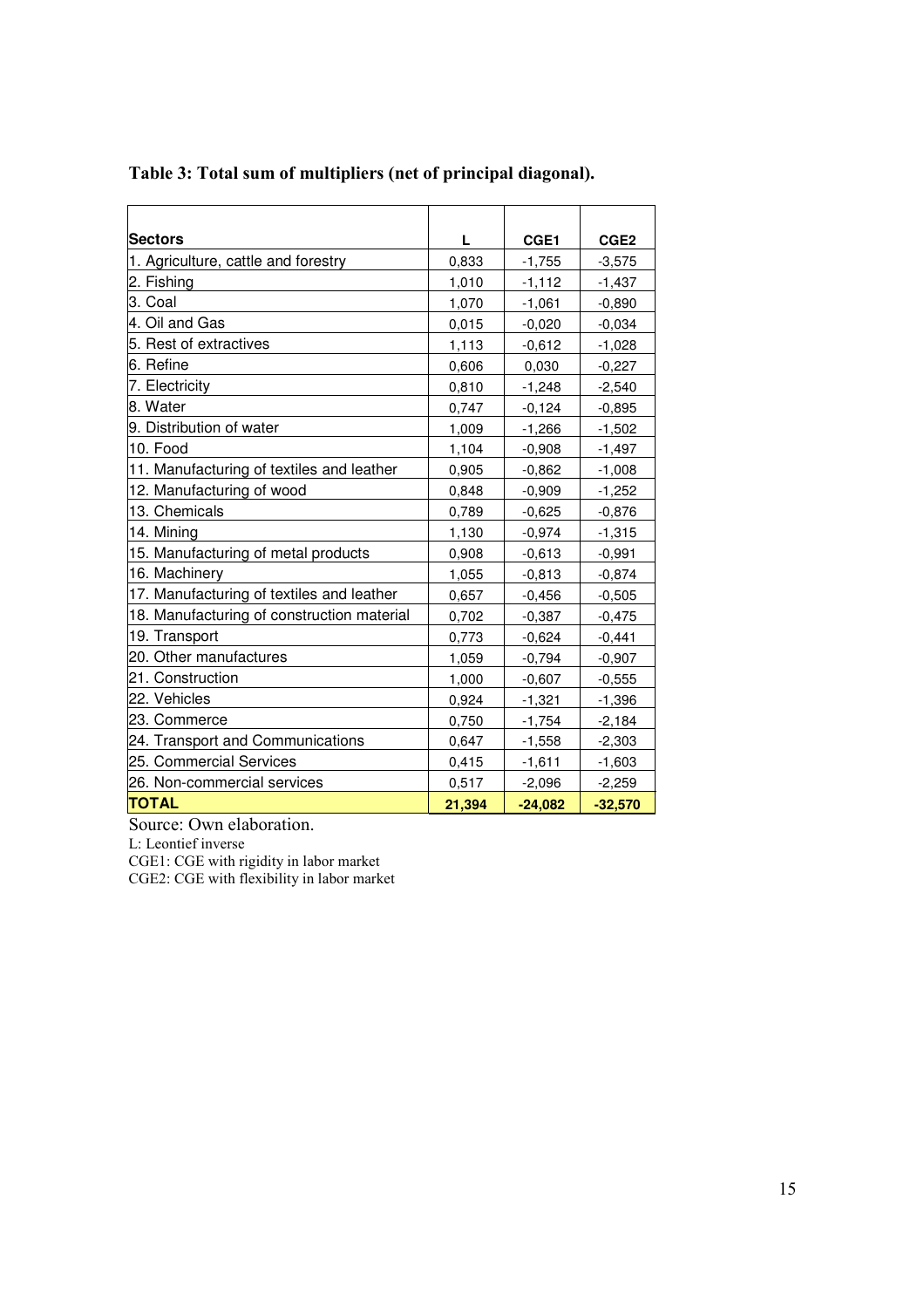#### 5. CONCLUDING REMARKS

We have performed some numerical computations using a SAM database of the Spanish economy to estimate multiplier matrices. We first calculate the standard 'unrestricted' Leontief inverse under the usual 'excess supply' assumption whereby resources are available as needed and prices are fixed. We then proceed to estimate two multiplier matrices as numerical approximations of the implicit Jacobian matrix using a CGE model with supply constraints. In the first one, labor and capital are fixed in the aggregate and a policy change in terms of expenditures entails a general reshuffling of resources driven by changes in relative prices. In the second CGE multiplier matrix we contemplate the possibility of using idle labor if needed. In both 'constrained' cases, the multiplier matrices turn out to produce results that are significantly smaller than in the 'unrestricted' Leontief case. A noteworthy result is that a 'crowding out' situation is potentially possible depending upon the characteristics of the labor market. When there is idle labor and employment levels can vary, more government expenditures may not work necessarily in the intended direction since the induced general equilibrium reshuffling in prices and activity levels may more than compensate the increased government demand. Results therefore show that the effectiveness of expenditure policies hinges critically on whether or not supply constraints are considered.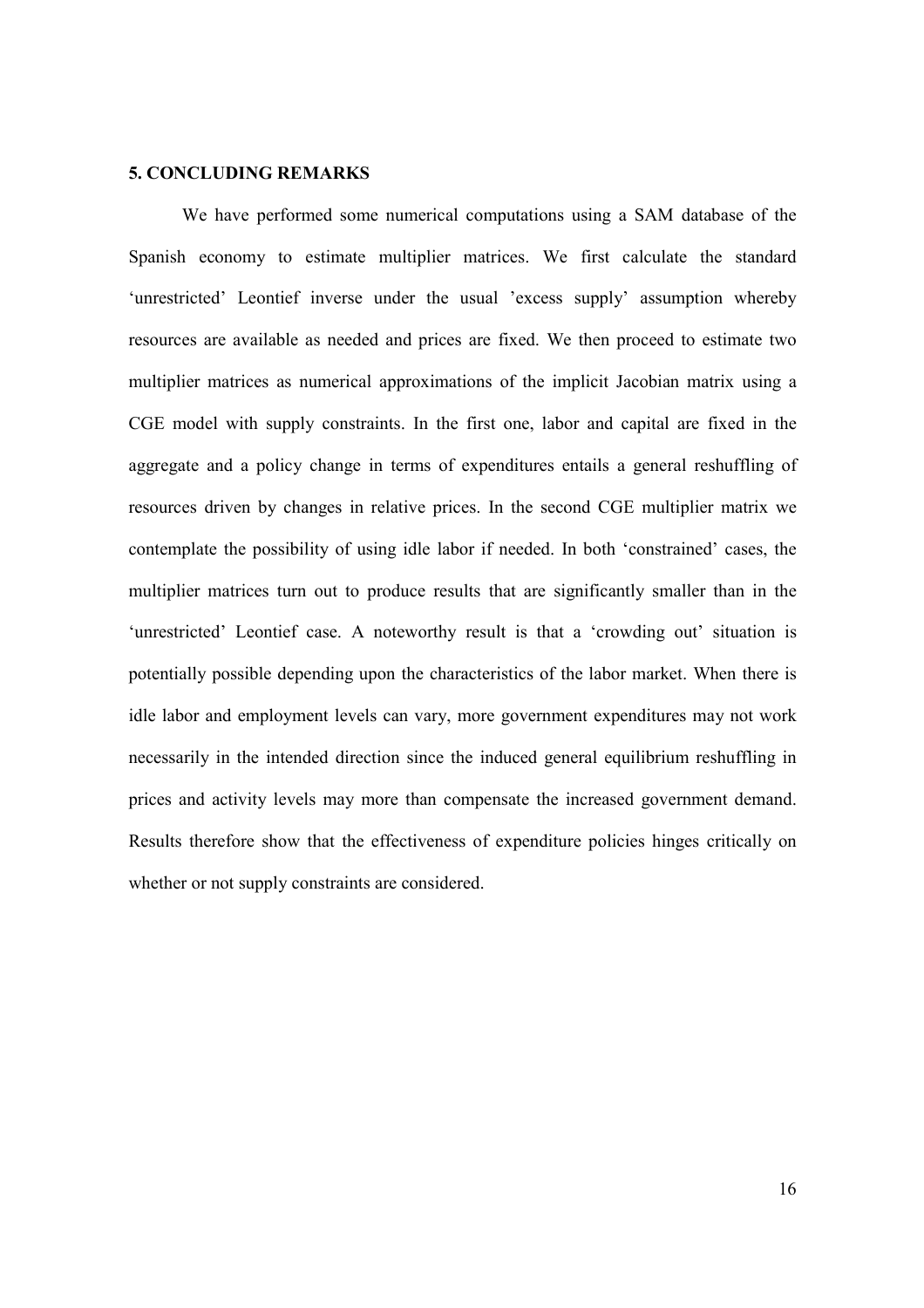#### **REFERENCES**

Barro, R. (2009), "Voodoo Multipliers". Economists' Voice, Berkeley Economic Press, February 2009.

Cardenete, M. A. & Fuentes, P. (2009). Un Análisis del Sector Energético Español a través de Modelos de Crecimiento Sostenible, Fundación EOI Escuela de Negocios, Madrid, Spain, 2009.

Devarajan, S., Swaroop, V. & Zou, H. (1993). "What do Government Buy? The Composition of Public Spending and Economic Performance". World Bank Working Paper WPS 1082.

Diamond, J. (1974). "The Analysis of Structural Constraints in Developing Economies: a Case Study". Oxford Bulletin of Economics and Statistics, vol. 36, 95-118.

Diamond, J. (1976). "Key Sectors in Some Undeveloped Countries: a Comment". Kyklos, vol. 29(4), 762-764.

Dietzenbacher, E. (2005). "More on Multipliers". Journal of Regional Science, 45(2), 421- 426.

Gillespie, G., McGregor, P., Swales, J.K., & Yin, Y.P. (2001). "The Displacement and Multiplier Effects of Regional Selective Assistance: A Computable General Equilibrium Analysis", Regional Studies, 35(2):125-139.

Ginsburgh, V. & Keyzer, M. (2002). The Structure of Applied General Equilibrium Models. Cambridge, Massachussetts: MIT Press.

Guerra, A. I. & Sancho, F. (2009). "Budget-Constrained Government Multipliers". UFAE and IAE WP804.10, Universitat Autònoma de Barcelona. Downloadable from http://ideas.repec.org.

Kehoe, T. J, Polo, C. & Sancho, F. 1995. "An evaluation of the performance of an applied general equilibrium model of the Spanish economy". Economic Theory, 6:115-141.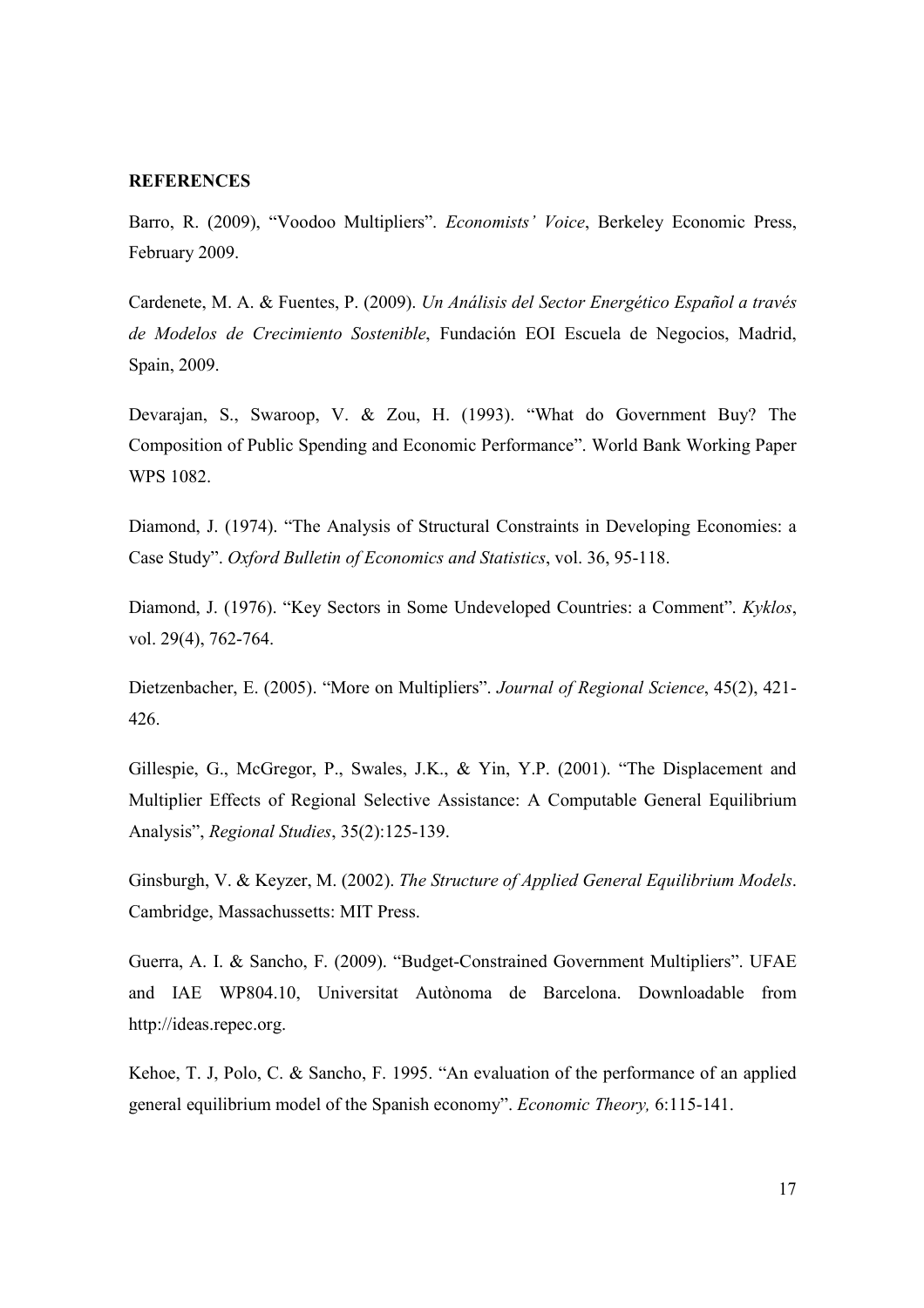Kehoe, T. J., Srinivisan, T.N. & Whalley, J. (2005). Frontiers in Applied General Equilibrium Modeling. New York: Cambridge University Press.

Leontief, W.W. (1941). The Structure of the American Economy, New York: Oxford University Press.

McGregor, P., Swales, J.K. & Yin, Y.P. (1996). "A Long-run Interpretation of Regional Input-output Analysis". Journal of Regional Science, 36(3): 479-501.

Nikaido, H. (1972). Introduction to Sets and Mappings in Modern Economics. North-Holland, Amsterdam, Holland.

Oosterhaven, J. & Stelder, D. (2002). ''Net Multipliers Avoid Exaggerating Impacts: With a Bi-Regional Illustration for the Dutch Transportation Sector,'' Journal of Regional Science, 42(3), 533–543.

Partridge M. D. & Rickman, D.S. (1998). "Regional Computable General Equilibrium Modeling: a Survey and Critical Appraisal", International Regional Science Review, 21:205-248.

Pyatt, G. (1985). "Commodity Balances and National Accounts: a Sam Perspective". Review of Income and Wealth, 31(2), 155-169.

Pyatt, G. & Round, J. (1979). "Accounting and Fixprice Multipliers in a Social Accounting Matrix Framework". Economic Journal, 89(356): 850-873.

Rickman, D.S. (1992). "Estimating the Impacts of Regional Business Assistance Programas: Alternative Closures in a Computable General Equilibrium Model". Papers in Regional Science, 71(4):421-435.

Samuelson, P. (1966). "A New Theorem on Nonsubstitution". In J. Stiglitz (ed), The Collected Scientific Papers of Pauul Samuelson, Vol. 1, Cambridge: MIT Press.

Sancho, F. (2009). "Calibration of CES functions for Real-world Multisectoral Modeling". Economic Systems Research, 21(1):45-58.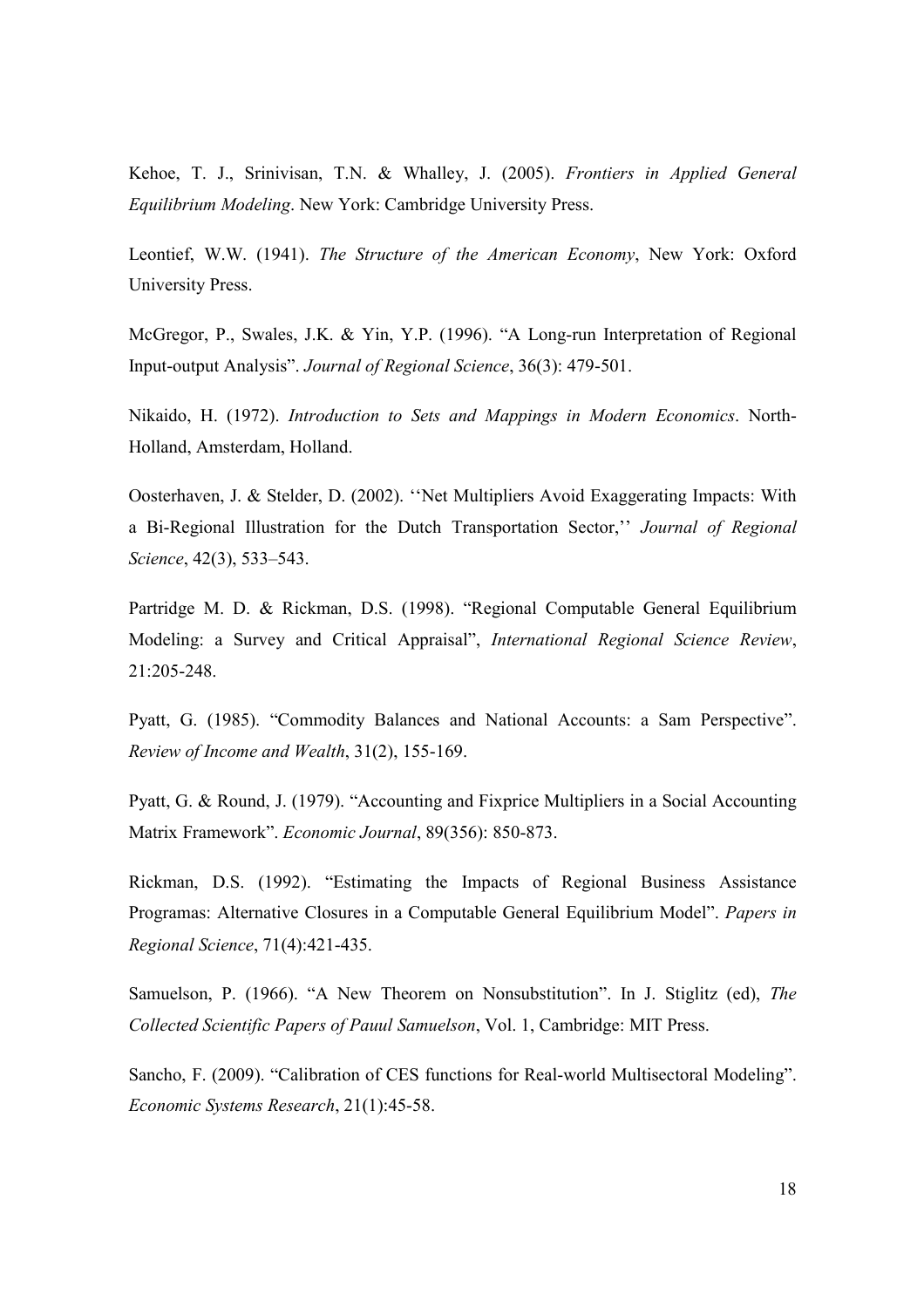|                                            |       | 2     | 3     | 4     | 5     | 6     | 7     | 8     | 9     | 10    | 11    | 12    | 13    |
|--------------------------------------------|-------|-------|-------|-------|-------|-------|-------|-------|-------|-------|-------|-------|-------|
| . Agriculture, cattle and forestry         | 1.107 | 0.023 | 0.014 | 0.000 | 0.006 | 0.003 | 0.004 | 0.000 | 0.004 | 0.274 | 0.032 | 0.074 | 0.011 |
| 2. Fishing                                 | 0.001 | 1.002 | 0.002 | 0.000 | 0.001 | 0.000 | 0.000 | 0.000 | 0.000 | 0.005 | 0.002 | 0.001 | 0.001 |
| 3. Coal                                    | 0.002 | 0.001 | 1.005 | 0.000 | 0.005 | 0.002 | 0.113 | 0.000 | 0.003 | 0.002 | 0.002 | 0.003 | 0.002 |
| 4. Oil and Gas                             | 0.011 | 0.016 | 0.016 | 1.001 | 0.024 | 0.328 | 0.068 | 0.664 | 0.018 | 0.009 | 0.008 | 0.014 | 0.030 |
| 5. Rest of extractives                     | 0.002 | 0.003 | 0.003 | 0.000 | 1.008 | 0.001 | 0.002 | 0.000 | 0.004 | 0.003 | 0.002 | 0.004 | 0.011 |
| 6. Refine                                  | 0.031 | 0.045 | 0.046 | 0.001 | 0.070 | 1.088 | 0.145 | 0.008 | 0.051 | 0.021 | 0.017 | 0.026 | 0.085 |
| Electricity                                | 0.016 | 0.013 | 0.049 | 0.001 | 0.038 | 0.012 | 1.173 | 0.004 | 0.031 | 0.018 | 0.017 | 0.032 | 0.017 |
| 8. Water                                   | 0.002 | 0.004 | 0.003 | 0.000 | 0.004 | 0.001 | 0.037 | 1.000 | 0.004 | 0.004 | 0.005 | 0.009 | 0.007 |
| 9. Distribution of water                   | 0.006 | 0.002 | 0.002 | 0.000 | 0.004 | 0.001 | 0.002 | 0.000 | 1.002 | 0.004 | 0.002 | 0.002 | 0.002 |
| 10. Food                                   | 0.161 | 0.075 | 0.039 | 0.000 | 0.016 | 0.008 | 0.009 | 0.000 | 0.009 | 1.228 | 0.051 | 0.030 | 0.028 |
| 11. Manufacturing of textiles and leather  | 0.004 | 0.020 | 0.008 | 0.000 | 0.004 | 0.001 | 0.002 | 0.000 | 0.008 | 0.006 | 1.246 | 0.006 | 0.007 |
| 12. Manufacturing of wood                  | 0.014 | 0.015 | 0.041 | 0.000 | 0.016 | 0.003 | 0.010 | 0.001 | 0.014 | 0.034 | 0.016 | 1.324 | 0.020 |
| 13. Chemicals                              | 0.056 | 0.019 | 0.040 | 0.001 | 0.054 | 0.009 | 0.013 | 0.002 | 0.134 | 0.033 | 0.061 | 0.075 | 1.205 |
| 14. Mining                                 | 0.005 | 0.005 | 0.007 | 0.000 | 0.010 | 0.002 | 0.005 | 0.001 | 0.007 | 0.018 | 0.004 | 0.005 | 0.007 |
| 15. Manufacturing of metal products        | 0.008 | 0.008 | 0.013 | 0.001 | 0.017 | 0.003 | 0.013 | 0.001 | 0.022 | 0.010 | 0.007 | 0.012 | 0.007 |
| 16. Machinery                              | 0.018 | 0.015 | 0.017 | 0.002 | 0.032 | 0.006 | 0.031 | 0.002 | 0.029 | 0.024 | 0.011 | 0.024 | 0.009 |
| 17. Manufacturing of textiles and leather  | 0.021 | 0.017 | 0.041 | 0.001 | 0.053 | 0.010 | 0.049 | 0.002 | 0.203 | 0.022 | 0.022 | 0.037 | 0.027 |
| 18. Manufacturing of construction material | 0.006 | 0.009 | 0.009 | 0.000 | 0.009 | 0.003 | 0.003 | 0.000 | 0.011 | 0.007 | 0.008 | 0.006 | 0.006 |
| 19. Transport                              | 0.001 | 0.034 | 0.005 | 0.000 | 0.006 | 0.001 | 0.001 | 0.000 | 0.001 | 0.002 | 0.001 | 0.002 | 0.001 |
| 20. Other manufactures                     | 0.017 | 0.021 | 0.021 | 0.001 | 0.023 | 0.007 | 0.015 | 0.003 | 0.049 | 0.027 | 0.026 | 0.029 | 0.027 |
| 21. Construction                           | 0.015 | 0.013 | 0.016 | 0.000 | 0.024 | 0.005 | 0.019 | 0.003 | 0.033 | 0.016 | 0.013 | 0.013 | 0.011 |
| 22. Vehicles                               | 0.021 | 0.027 | 0.028 | 0.000 | 0.019 | 0.008 | 0.008 | 0.001 | 0.034 | 0.022 | 0.025 | 0.016 | 0.020 |
| 23. Commerce                               | 0.242 | 0.401 | 0.392 | 0.001 | 0.147 | 0.083 | 0.082 | 0.003 | 0.076 | 0.292 | 0.354 | 0.195 | 0.237 |
| 24. Transport and Communications           | 0.066 | 0.081 | 0.109 | 0.002 | 0.387 | 0.048 | 0.049 | 0.009 | 0.058 | 0.085 | 0.066 | 0.101 | 0.071 |
| 25. Commercial Services                    | 0.073 | 0.098 | 0.101 | 0.002 | 0.102 | 0.044 | 0.094 | 0.033 | 0.167 | 0.119 | 0.112 | 0.100 | 0.110 |
| 26. Non-commercial services                | 0.034 | 0.043 | 0.047 | 0.002 | 0.043 | 0.015 | 0.035 | 0.007 | 0.038 | 0.048 | 0.042 | 0.033 | 0.037 |
| <b>TOTAL</b>                               | 1.939 | 2.012 | 2.075 | 1.016 | 2.121 | 1.694 | 1.983 | 1.747 | 2.011 | 2.332 | 2.151 | 2.172 | 1.994 |

### Table A1. Leontief Multiplier matrix, using SAM of Spain 2000.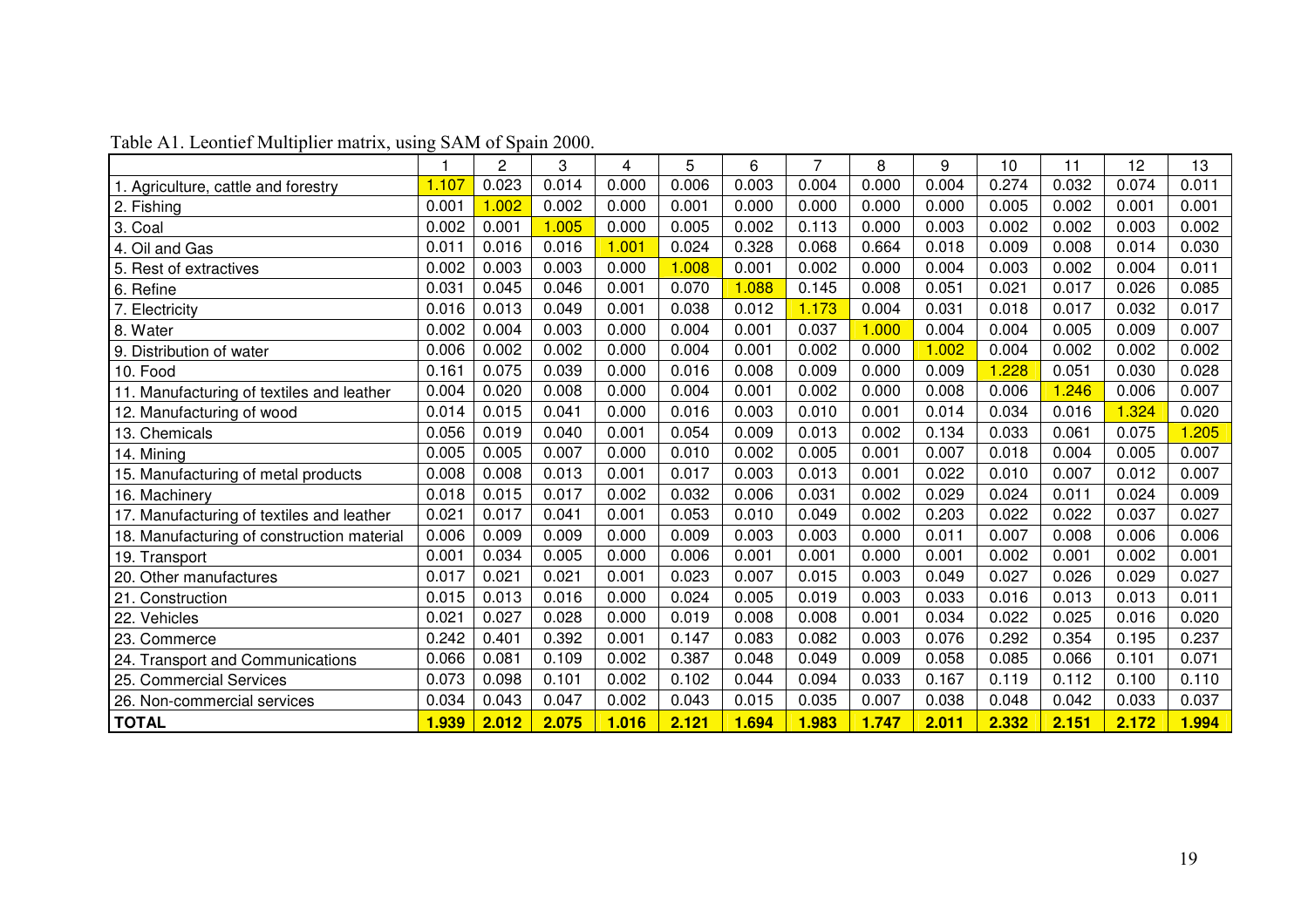|                                            | 14    | 15    | 16    | 17    | 18    | 19    | 20    | 21    | 22    | 23    | 24    | 25    | 26    |
|--------------------------------------------|-------|-------|-------|-------|-------|-------|-------|-------|-------|-------|-------|-------|-------|
| Agriculture, cattle and forestry           | 0.008 | 0.005 | 0.006 | 0.006 | 0.006 | 0.005 | 0.017 | 0.011 | 0.004 | 0.031 | 0.004 | 0.008 | 0.006 |
| 2. Fishing                                 | 0.001 | 0.000 | 0.001 | 0.001 | 0.001 | 0.000 | 0.001 | 0.001 | 0.000 | 0.005 | 0.000 | 0.000 | 0.001 |
| 3. Coal                                    | 0.005 | 0.013 | 0.006 | 0.002 | 0.002 | 0.002 | 0.003 | 0.002 | 0.003 | 0.002 | 0.003 | 0.001 | 0.002 |
| 4. Oil and Gas                             | 0.025 | 0.016 | 0.011 | 0.005 | 0.005 | 0.007 | 0.010 | 0.010 | 0.008 | 0.009 | 0.032 | 0.005 | 0.007 |
| 5. Rest of extractives                     | 0.052 | 0.084 | 0.027 | 0.007 | 0.008 | 0.007 | 0.007 | 0.028 | 0.003 | 0.002 | 0.002 | 0.002 | 0.002 |
| 6. Refine                                  | 0.043 | 0.033 | 0.024 | 0.013 | 0.012 | 0.017 | 0.022 | 0.023 | 0.020 | 0.021 | 0.099 | 0.012 | 0.016 |
| . Electricity                              | 0.041 | 0.031 | 0.030 | 0.015 | 0.016 | 0.015 | 0.026 | 0.018 | 0.027 | 0.021 | 0.028 | 0.014 | 0.017 |
| 8. Water                                   | 0.018 | 0.009 | 0.006 | 0.003 | 0.003 | 0.003 | 0.005 | 0.005 | 0.003 | 0.004 | 0.002 | 0.002 | 0.003 |
| 9. Distribution of water                   | 0.002 | 0.001 | 0.002 | 0.001 | 0.001 | 0.001 | 0.002 | 0.001 | 0.002 | 0.003 | 0.002 | 0.001 | 0.003 |
| 10. Food                                   | 0.021 | 0.011 | 0.014 | 0.017 | 0.015 | 0.011 | 0.023 | 0.013 | 0.008 | 0.101 | 0.008 | 0.007 | 0.013 |
| 11. Manufacturing of textiles and leather  | 0.007 | 0.006 | 0.005 | 0.005 | 0.015 | 0.008 | 0.020 | 0.004 | 0.009 | 0.011 | 0.006 | 0.007 | 0.006 |
| 12. Manufacturing of wood                  | 0.030 | 0.024 | 0.023 | 0.014 | 0.015 | 0.020 | 0.161 | 0.042 | 0.013 | 0.015 | 0.017 | 0.022 | 0.012 |
| 13. Chemicals                              | 0.062 | 0.078 | 0.062 | 0.028 | 0.030 | 0.039 | 0.103 | 0.041 | 0.040 | 0.024 | 0.019 | 0.024 | 0.027 |
| 14. Mining                                 | 1.093 | 0.008 | 0.010 | 0.009 | 0.010 | 0.008 | 0.007 | 0.166 | 0.012 | 0.008 | 0.009 | 0.005 | 0.011 |
| 15. Manufacturing of metal products        | 0.032 | 1.101 | 0.316 | 0.075 | 0.093 | 0.078 | 0.061 | 0.047 | 0.029 | 0.007 | 0.010 | 0.009 | 0.007 |
| 16. Machinery                              | 0.037 | 0.069 | 1.088 | 0.052 | 0.039 | 0.059 | 0.060 | 0.088 | 0.029 | 0.010 | 0.013 | 0.012 | 0.011 |
| 17. Manufacturing of textiles and leather  | 0.074 | 0.054 | 0.063 | 1.141 | 0.053 | 0.098 | 0.041 | 0.095 | 0.036 | 0.022 | 0.053 | 0.025 | 0.031 |
| 18. Manufacturing of construction material | 0.009 | 0.005 | 0.006 | 0.007 | .298  | 0.017 | 0.007 | 0.006 | 0.279 | 0.019 | 0.017 | 0.004 | 0.005 |
| 19. Transport                              | 0.003 | 0.002 | 0.002 | 0.001 | 0.001 | 1.144 | 0.002 | 0.002 | 0.004 | 0.002 | 0.015 | 0.002 | 0.004 |
| 20. Other manufactures                     | 0.028 | 0.110 | 0.050 | 0.035 | 0.062 | 0.067 | 1.102 | 0.035 | 0.037 | 0.024 | 0.029 | 0.076 | 0.023 |
| 21. Construction                           | 0.022 | 0.010 | 0.013 | 0.009 | 0.007 | 0.008 | 0.012 | 1.287 | 0.017 | 0.026 | 0.021 | 0.023 | 0.069 |
| 22. Vehicles                               | 0.020 | 0.011 | 0.012 | 0.013 | 0.017 | 0.010 | 0.017 | 0.015 | 1.058 | 0.066 | 0.022 | 0.005 | 0.008 |
| 23. Commerce                               | 0.201 | 0.098 | 0.131 | 0.173 | 0.143 | 0.104 | 0.209 | 0.114 | 0.056 | 1.050 | 0.048 | 0.032 | 0.076 |
| 24. Transport and Communications           | 0.200 | 0.113 | 0.092 | 0.048 | 0.051 | 0.051 | 0.080 | 0.083 | 0.065 | 0.072 | 1.204 | 0.063 | 0.042 |
| 25. Commercial Services                    | 0.138 | 0.091 | 0.108 | 0.090 | 0.077 | 0.110 | 0.126 | 0.096 | 0.150 | 0.168 | 0.130 | 1.199 | 0.115 |
| 26. Non-commercial services                | 0.053 | 0.028 | 0.034 | 0.026 | 0.022 | 0.027 | 0.037 | 0.056 | 0.069 | 0.078 | 0.059 | 0.054 | 1.054 |
| <b>TOTAL</b>                               | 2.223 | 2.009 | 2.142 | 1.798 | 2.000 | 1.917 | 2.161 | 2.287 | 1.982 | 1.800 | 1.851 | 1.614 | 1.571 |

### Table A1 bis. Leontief Multiplier matrix, using SAM of Spain 2000.

Source: own elaboration.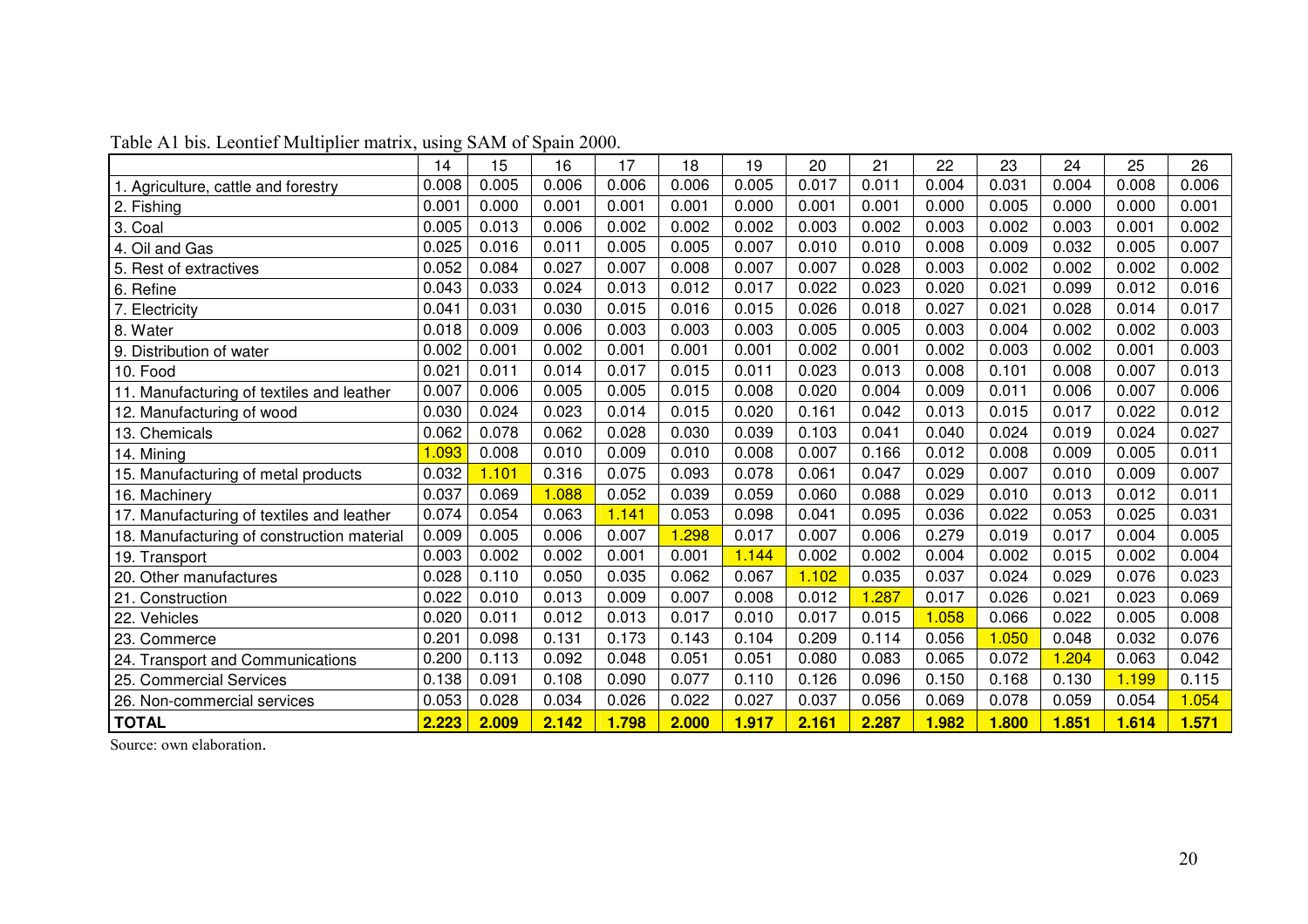|                                            |          | $\overline{c}$ | 3        | 4        | 5        | 6        | 7        | 8        | 9        | 10       | 11       | 12       | 13       |
|--------------------------------------------|----------|----------------|----------|----------|----------|----------|----------|----------|----------|----------|----------|----------|----------|
| . Agriculture, cattle and forestry         | 1.080    | 0.004          | $-0.004$ | $-0.001$ | $-0.010$ | $-0.003$ | $-0.017$ | $-0.009$ | $-0.016$ | 0.255    | 0.016    | 0.058    | $-0.002$ |
| 2. Fishing                                 | 0.001    | 1.001          | 0.001    | 0.000    | 0.000    | 0.000    | 0.000    | 0.000    | 0.000    | 0.004    | 0.001    | 0.000    | 0.001    |
| 3. Coal                                    | $-0.001$ | $-0.001$       | 1.002    | 0.000    | 0.003    | 0.001    | 0.111    | $-0.001$ | 0.001    | 0.000    | 0.000    | 0.001    | 0.001    |
| 4. Oil and Gas                             | $-0.001$ | 0.007          | 0.007    | 1.002    | 0.017    | 0.326    | 0.060    | 0.661    | 0.008    | 0.000    | 0.001    | 0.007    | 0.024    |
| 5. Rest of extractives                     | $-0.021$ | $-0.015$       | $-0.015$ | 0.000    | 0.993    | $-0.004$ | $-0.016$ | $-0.007$ | $-0.016$ | $-0.015$ | $-0.013$ | $-0.012$ | $-0.001$ |
| 6. Refine                                  | 0.006    | 0.025          | 0.027    | 0.003    | 0.055    | 1.084    | 0.126    | 0.001    | 0.030    | 0.002    | 0.001    | 0.010    | 0.072    |
| 7. Electricity                             | $-0.008$ | $-0.006$       | 0.030    | $-0.001$ | 0.022    | 0.006    | 1.154    | $-0.005$ | 0.011    | 0.000    | 0.001    | 0.016    | 0.004    |
| 8. Water                                   | $-0.002$ | 0.001          | 0.000    | 0.000    | 0.001    | 0.000    | 0.034    | 0.999    | 0.000    | 0.001    | 0.002    | 0.007    | 0.005    |
| 9. Distribution of water                   | 0.005    | 0.001          | 0.000    | 0.000    | 0.003    | 0.001    | 0.001    | 0.000    | 1.001    | 0.002    | 0.001    | 0.001    | 0.001    |
| 10. Food                                   | 0.135    | 0.054          | 0.017    | $-0.003$ | $-0.002$ | 0.000    | $-0.012$ | $-0.010$ | $-0.014$ | 1.208    | 0.033    | 0.012    | 0.013    |
| 11. Manufacturing of textiles and leather  | $-0.001$ | 0.013          | 0.000    | 0.000    | $-0.002$ | 0.000    | $-0.002$ | $-0.001$ | 0.000    | 0.000    | 1.240    | 0.000    | 0.002    |
| 12. Manufacturing of wood                  | $-0.030$ | $-0.021$       | 0.005    | $-0.001$ | $-0.014$ | $-0.007$ | $-0.025$ | $-0.014$ | $-0.025$ | 0.000    | $-0.014$ | .294     | $-0.005$ |
| 13. Chemicals                              | 0.007    | $-0.021$       | $-0.001$ | 0.000    | 0.021    | $-0.002$ | $-0.026$ | $-0.015$ | 0.091    | $-0.006$ | 0.027    | 0.041    | 1.178    |
| 14. Mining                                 | $-0.110$ | $-0.088$       | $-0.086$ | $-0.001$ | $-0.066$ | $-0.024$ | $-0.087$ | $-0.038$ | $-0.092$ | $-0.071$ | $-0.073$ | $-0.073$ | $-0.056$ |
| 15. Manufacturing of metal products        | $-0.064$ | $-0.050$       | $-0.045$ | 0.000    | $-0.030$ | $-0.012$ | $-0.044$ | $-0.023$ | $-0.040$ | $-0.046$ | $-0.042$ | $-0.036$ | $-0.033$ |
| 16. Machinery                              | $-0.094$ | $-0.076$       | $-0.073$ | 0.001    | $-0.042$ | $-0.019$ | $-0.058$ | $-0.036$ | $-0.068$ | $-0.063$ | $-0.064$ | $-0.052$ | $-0.052$ |
| 17. Manufacturing of textiles and leather  | $-0.310$ | $-0.248$       | $-0.224$ | $-0.003$ | $-0.165$ | $-0.062$ | $-0.213$ | $-0.108$ | $-0.081$ | $-0.233$ | $-0.199$ | $-0.187$ | $-0.154$ |
| 18. Manufacturing of construction material | $-0.123$ | $-0.097$       | $-0.097$ | $-0.002$ | $-0.078$ | $-0.027$ | $-0.100$ | $-0.043$ | $-0.102$ | $-0.094$ | $-0.081$ | $-0.084$ | $-0.066$ |
| 19. Transport                              | $-0.031$ | 0.008          | $-0.021$ | $-0.001$ | $-0.015$ | $-0.007$ | $-0.024$ | $-0.011$ | $-0.027$ | $-0.023$ | $-0.021$ | $-0.020$ | $-0.017$ |
| 20. Other manufactures                     | $-0.067$ | $-0.049$       | $-0.050$ | 0.000    | $-0.035$ | $-0.012$ | $-0.052$ | $-0.025$ | $-0.027$ | $-0.040$ | $-0.033$ | $-0.030$ | $-0.021$ |
| 21. Construction                           | $-0.845$ | $-0.675$       | $-0.670$ | $-0.010$ | $-0.540$ | $-0.183$ | $-0.662$ | $-0.285$ | $-0.703$ | $-0.645$ | $-0.560$ | $-0.566$ | $-0.456$ |
| 22. Vehicles                               | 0.005    | 0.014          | 0.014    | 0.000    | 0.008    | 0.004    | $-0.004$ | $-0.004$ | 0.019    | 0.009    | 0.013    | 0.005    | 0.010    |
| 23. Commerce                               | 0.094    | 0.279          | 0.268    | $-0.001$ | 0.047    | 0.050    | $-0.036$ | $-0.046$ | $-0.056$ | 0.175    | 0.251    | 0.091    | 0.154    |
| 24. Transport and Communications           | $-0.022$ | 0.010          | 0.038    | 0.002    | 0.329    | 0.030    | $-0.021$ | $-0.020$ | $-0.018$ | 0.018    | 0.007    | 0.041    | 0.023    |
| 25. Commercial Services                    | $-0.189$ | $-0.119$       | $-0.118$ | $-0.001$ | $-0.075$ | $-0.014$ | $-0.115$ | $-0.054$ | $-0.065$ | $-0.087$ | $-0.069$ | $-0.082$ | $-0.036$ |
| 26. Non-commercial services                | $-0.087$ | $-0.063$       | $-0.063$ | 0.001    | $-0.043$ | $-0.012$ | $-0.062$ | $-0.032$ | $-0.077$ | $-0.052$ | $-0.048$ | $-0.056$ | $-0.035$ |
| <b>TOTAL</b>                               | $-0.675$ | $-0.111$       | $-0.059$ | 0.982    | 0.381    | 1.114    | $-0.094$ | 0.874    | $-0.266$ | 0.299    | 0.378    | 0.384    | 0.553    |

Table A2. CGE Multiplier matrix with rigidity in the labor market, using SAM of Spain 2000.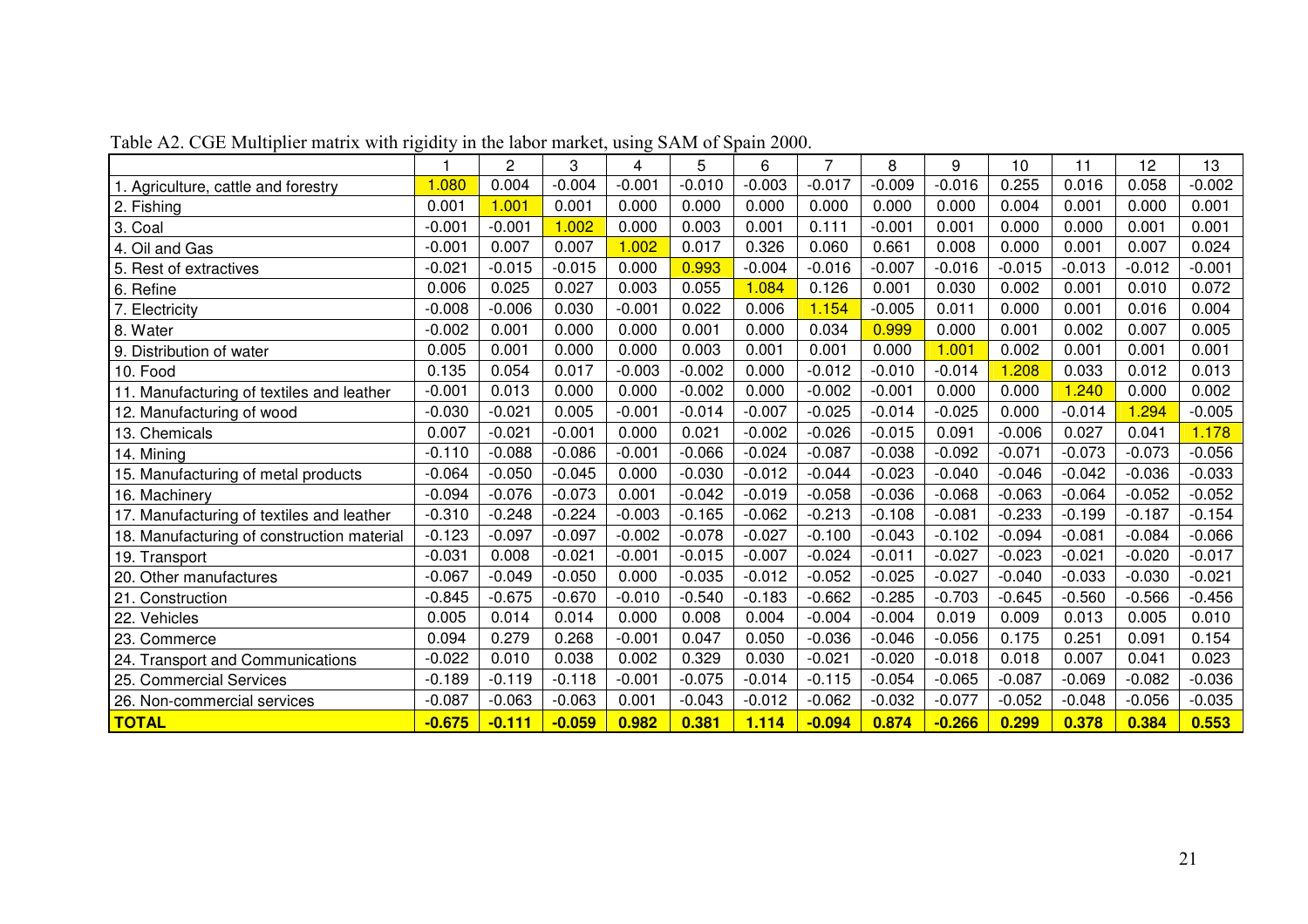|                                            | 14       | 15       | 16       | 17       | 18       | 19       | 20       | 21       | 22       | 23       | 24       | 25       | 26       |
|--------------------------------------------|----------|----------|----------|----------|----------|----------|----------|----------|----------|----------|----------|----------|----------|
| . Agriculture, cattle and forestry         | $-0.011$ | $-0.010$ | $-0.011$ | $-0.005$ | $-0.005$ | $-0.007$ | 0.000    | $-0.010$ | $-0.016$ | 0.007    | $-0.017$ | $-0.011$ | $-0.018$ |
| 2. Fishing                                 | 0.000    | 0.000    | 0.000    | 0.000    | 0.000    | 0.000    | 0.000    | 0.000    | 0.000    | 0.004    | 0.000    | 0.000    | 0.000    |
| 3. Coal                                    | 0.002    | 0.011    | 0.004    | 0.001    | 0.001    | 0.001    | 0.001    | 0.000    | 0.000    | $-0.001$ | 0.000    | $-0.001$ | $-0.001$ |
| 4. Oil and Gas                             | 0.016    | 0.009    | 0.003    | 0.000    | 0.001    | 0.001    | 0.002    | 0.000    | $-0.002$ | $-0.003$ | 0.022    | $-0.004$ | $-0.005$ |
| 5. Rest of extractives                     | 0.033    | 0.070    | 0.011    | $-0.004$ | $-0.002$ | $-0.005$ | $-0.010$ | 0.008    | $-0.016$ | $-0.021$ | $-0.017$ | $-0.018$ | $-0.021$ |
| 6. Refine                                  | 0.023    | 0.019    | 0.006    | 0.001    | 0.002    | 0.004    | 0.005    | 0.001    | $-0.001$ | $-0.004$ | 0.077    | $-0.009$ | $-0.010$ |
| 7. Electricity                             | 0.021    | 0.017    | 0.013    | 0.003    | 0.005    | 0.002    | 0.008    | $-0.003$ | 0.007    | $-0.003$ | 0.007    | $-0.006$ | $-0.007$ |
| 8. Water                                   | 0.014    | 0.006    | 0.003    | 0.001    | 0.001    | 0.001    | 0.002    | 0.001    | $-0.001$ | 0.000    | $-0.001$ | $-0.002$ | $-0.001$ |
| 9. Distribution of water                   | 0.001    | 0.000    | 0.001    | 0.000    | 0.000    | 0.000    | 0.000    | 0.000    | 0.001    | 0.001    | 0.001    | $-0.001$ | 0.001    |
| 10. Food                                   | $-0.001$ | $-0.006$ | $-0.006$ | 0.003    | 0.002    | $-0.004$ | 0.003    | $-0.011$ | $-0.015$ | 0.075    | $-0.015$ | $-0.015$ | $-0.013$ |
| 11. Manufacturing of textiles and leather  | $-0.001$ | 0.001    | $-0.002$ | 0.000    | 0.011    | 0.003    | 0.013    | $-0.005$ | 0.000    | 0.002    | $-0.001$ | $-0.001$ | $-0.004$ |
| 12. Manufacturing of wood                  | $-0.007$ | $-0.003$ | $-0.010$ | $-0.008$ | $-0.005$ | $-0.004$ | 0.129    | 0.001    | $-0.025$ | $-0.030$ | $-0.021$ | $-0.016$ | $-0.034$ |
| 13. Chemicals                              | 0.020    | 0.048    | 0.025    | 0.004    | 0.008    | 0.012    | 0.067    | $-0.004$ | $-0.003$ | $-0.026$ | $-0.024$ | $-0.018$ | $-0.026$ |
| 14. Mining                                 | 0.997    | $-0.061$ | $-0.075$ | $-0.046$ | $-0.040$ | $-0.054$ | $-0.077$ | 0.063    | $-0.087$ | $-0.108$ | $-0.091$ | $-0.093$ | $-0.109$ |
| 15. Manufacturing of metal products        | $-0.028$ | 1.058    | 0.262    | 0.040    | 0.062    | 0.039    | 0.008    | $-0.018$ | $-0.033$ | $-0.066$ | $-0.053$ | $-0.053$ | $-0.068$ |
| 16. Machinery                              | $-0.057$ | 0.003    | 1.005    | $-0.002$ | $-0.009$ | $-0.001$ | $-0.021$ | $-0.012$ | $-0.067$ | $-0.103$ | $-0.084$ | $-0.084$ | $-0.106$ |
| 17. Manufacturing of textiles and leather  | $-0.201$ | $-0.142$ | $-0.180$ | 0.983    | $-0.090$ | $-0.078$ | $-0.198$ | $-0.201$ | $-0.247$ | $-0.311$ | $-0.234$ | $-0.256$ | $-0.313$ |
| 18. Manufacturing of construction material | $-0.101$ | $-0.073$ | $-0.091$ | $-0.056$ | .240     | $-0.054$ | $-0.089$ | $-0.113$ | 0.167    | $-0.113$ | $-0.097$ | $-0.109$ | $-0.133$ |
| 19. Transport                              | $-0.024$ | $-0.017$ | $-0.022$ | $-0.015$ | $-0.013$ | 1.126    | $-0.022$ | $-0.027$ | $-0.023$ | $-0.031$ | $-0.013$ | $-0.026$ | $-0.030$ |
| 20. Other manufactures                     | $-0.045$ | 0.059    | $-0.015$ | $-0.007$ | 0.024    | 0.020    | 1.038    | $-0.044$ | $-0.038$ | $-0.063$ | $-0.045$ | 0.002    | $-0.068$ |
| 21. Construction                           | $-0.690$ | $-0.497$ | $-0.616$ | $-0.400$ | $-0.363$ | $-0.446$ | $-0.607$ | 0.524    | $-0.712$ | $-0.835$ | $-0.721$ | $-0.705$ | $-0.820$ |
| 22. Vehicles                               | 0.006    | 0.001    | $-0.001$ | 0.005    | 0.009    | 0.001    | 0.005    | $-0.001$ | 1.043    | 0.049    | 0.008    | $-0.010$ | $-0.010$ |
| 23. Commerce                               | 0.074    | 0.008    | 0.018    | 0.100    | 0.077    | 0.021    | 0.098    | $-0.024$ | $-0.075$ | 0.897    | $-0.083$ | $-0.100$ | $-0.084$ |
| 24. Transport and Communications           | 0.126    | 0.061    | 0.027    | 0.006    | 0.013    | 0.004    | 0.016    | 0.004    | $-0.010$ | $-0.017$ | 1.127    | $-0.012$ | $-0.050$ |
| 25. Commercial Services                    | $-0.086$ | $-0.068$ | $-0.092$ | $-0.040$ | $-0.040$ | $-0.035$ | $-0.069$ | $-0.147$ | $-0.081$ | $-0.103$ | $-0.101$ | 0.968    | $-0.166$ |
| 26. Non-commercial services                | $-0.057$ | $-0.049$ | $-0.065$ | $-0.038$ | $-0.036$ | $-0.046$ | $-0.060$ | $-0.065$ | $-0.046$ | $-0.054$ | $-0.052$ | $-0.062$ | 0.914    |
| <b>TOTAL</b>                               | 0.023    | 0.446    | 0.192    | 0.527    | 0.853    | 0.502    | 0.244    | $-0.084$ | $-0.278$ | $-0.857$ | $-0.431$ | $-0.643$ | $-1.181$ |

Table A2 bis. CGE Multiplier matrix with rigidity in the labor market, using SAM of Spain 2000.

Source: own elaboration.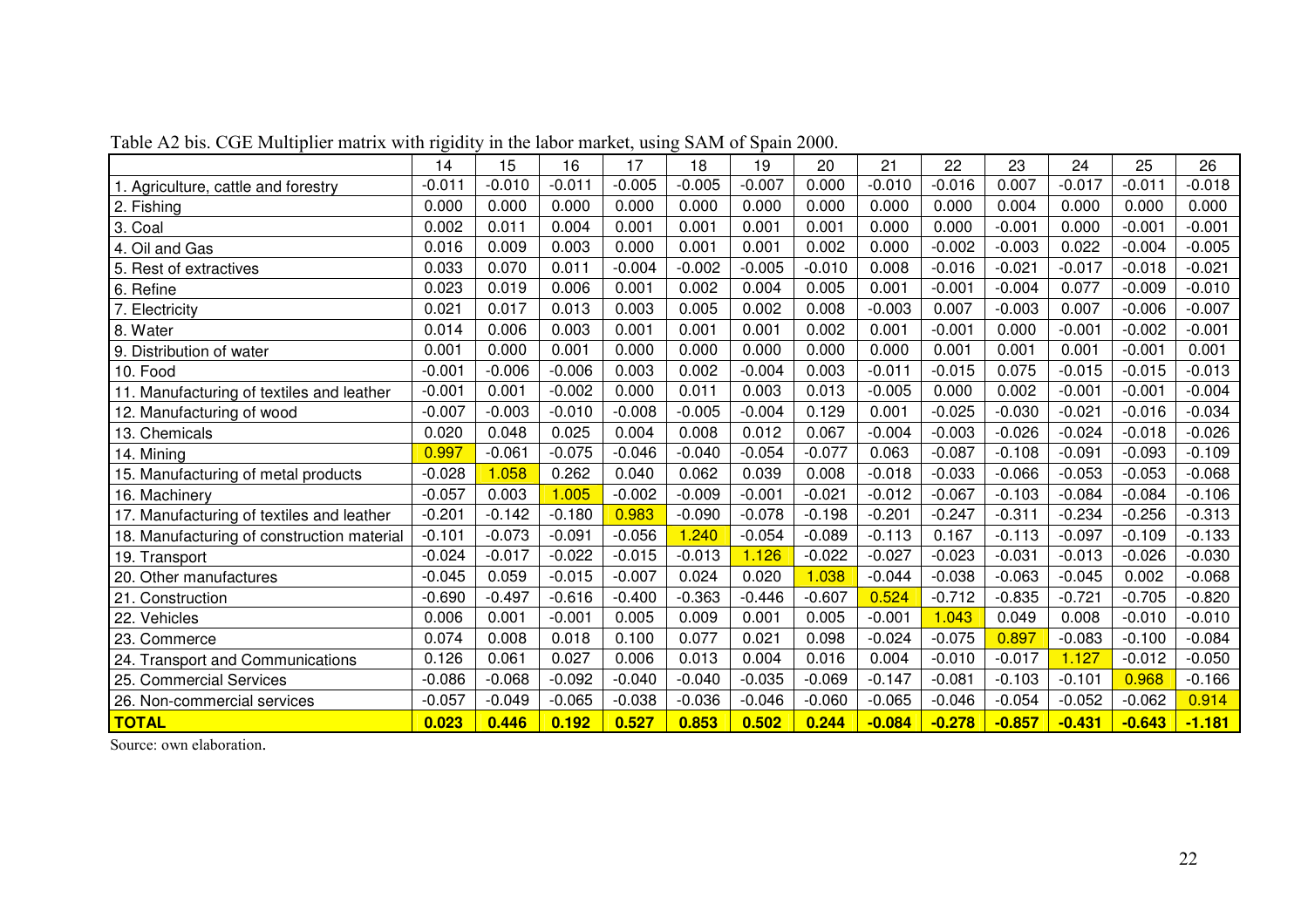|                                            | 1        | $\overline{c}$ | 3        | 4        | 5        | 6        | 7        | 8        | 9        | 10       | 11       | 12       | 13       |
|--------------------------------------------|----------|----------------|----------|----------|----------|----------|----------|----------|----------|----------|----------|----------|----------|
| . Agriculture, cattle and forestry         | 1.051    | $-0.001$       | $-0.001$ | $-0.001$ | $-0.017$ | $-0.007$ | $-0.038$ | $-0.022$ | $-0.019$ | 0.246    | 0.014    | 0.053    | $-0.006$ |
| 2. Fishing                                 | $-0.003$ | 1.001          | 0.001    | 0.000    | $-0.001$ | 0.000    | $-0.003$ | $-0.002$ | $-0.001$ | 0.003    | 0.001    | 0.000    | 0.000    |
| 3. Coal                                    | $-0.004$ | $-0.001$       | 1.003    | 0.000    | 0.003    | 0.001    | 0.109    | $-0.002$ | 0.000    | $-0.001$ | $-0.001$ | 0.001    | 0.000    |
| 4. Oil and Gas                             | $-0.013$ | 0.005          | 0.008    | 1.002    | 0.014    | 0.325    | 0.051    | 0.656    | 0.007    | $-0.004$ | 0.000    | 0.004    | 0.023    |
| 5. Rest of extractives                     | $-0.033$ | $-0.017$       | $-0.014$ | 0.000    | 0.990    | $-0.006$ | $-0.024$ | $-0.012$ | $-0.017$ | $-0.019$ | $-0.014$ | $-0.014$ | $-0.003$ |
| 6. Refine                                  | $-0.025$ | 0.020          | 0.029    | 0.002    | 0.048    | 1.079    | 0.104    | $-0.012$ | 0.026    | $-0.008$ | $-0.002$ | 0.004    | 0.067    |
| . Electricity                              | $-0.027$ | $-0.009$       | 0.032    | $-0.001$ | 0.018    | 0.003    | 1.141    | $-0.013$ | 0.009    | $-0.006$ | $-0.001$ | 0.013    | 0.001    |
| 8. Water                                   | $-0.006$ | 0.000          | 0.000    | 0.000    | 0.000    | 0.000    | 0.031    | 0.997    | 0.000    | $-0.001$ | 0.002    | 0.006    | 0.004    |
| 9. Distribution of water                   | 0.002    | 0.000          | 0.001    | 0.000    | 0.002    | 0.000    | $-0.001$ | $-0.002$ | 1.000    | 0.002    | 0.001    | 0.000    | 0.001    |
| 10. Food                                   | 0.068    | 0.042          | 0.024    | $-0.004$ | $-0.018$ | $-0.009$ | $-0.060$ | $-0.038$ | $-0.022$ | 1.186    | 0.028    | $-0.001$ | 0.003    |
| 11. Manufacturing of textiles and leather  | $-0.035$ | 0.007          | 0.003    | 0.000    | $-0.009$ | $-0.005$ | $-0.026$ | $-0.015$ | $-0.004$ | $-0.011$ | 1.238    | $-0.006$ | $-0.002$ |
| 12. Manufacturing of wood                  | $-0.061$ | $-0.027$       | 0.007    | $-0.001$ | $-0.021$ | $-0.011$ | $-0.047$ | $-0.027$ | $-0.029$ | $-0.011$ | $-0.017$ | 1.288    | $-0.009$ |
| 13. Chemicals                              | $-0.035$ | $-0.028$       | 0.003    | 0.000    | 0.011    | $-0.008$ | $-0.056$ | $-0.032$ | 0.086    | $-0.020$ | 0.024    | 0.033    | 1.172    |
| 14. Mining                                 | $-0.170$ | $-0.099$       | $-0.080$ | $-0.002$ | $-0.080$ | $-0.032$ | $-0.129$ | $-0.063$ | $-0.100$ | $-0.091$ | $-0.078$ | $-0.085$ | $-0.065$ |
| 15. Manufacturing of metal products        | $-0.105$ | $-0.057$       | $-0.042$ | 0.000    | $-0.040$ | $-0.018$ | $-0.073$ | $-0.040$ | $-0.046$ | $-0.059$ | $-0.045$ | $-0.044$ | $-0.038$ |
| 16. Machinery                              | $-0.156$ | $-0.087$       | $-0.068$ | 0.000    | $-0.056$ | $-0.027$ | $-0.102$ | $-0.061$ | $-0.076$ | $-0.083$ | $-0.069$ | $-0.064$ | $-0.061$ |
| 17. Manufacturing of textiles and leather  | $-0.489$ | $-0.280$       | $-0.208$ | $-0.004$ | $-0.206$ | $-0.088$ | $-0.340$ | $-0.183$ | $-0.104$ | $-0.293$ | $-0.214$ | $-0.221$ | $-0.179$ |
| 18. Manufacturing of construction material | $-0.210$ | $-0.112$       | $-0.089$ | $-0.003$ | $-0.097$ | $-0.039$ | $-0.161$ | $-0.080$ | $-0.113$ | $-0.123$ | $-0.088$ | $-0.100$ | $-0.078$ |
| 19. Transport                              | $-0.048$ | 0.005          | $-0.019$ | $-0.001$ | $-0.019$ | $-0.009$ | $-0.037$ | $-0.018$ | $-0.029$ | $-0.029$ | $-0.022$ | $-0.024$ | $-0.019$ |
| 20. Other manufactures                     | $-0.136$ | $-0.061$       | $-0.044$ | $-0.001$ | $-0.050$ | $-0.022$ | $-0.100$ | $-0.053$ | $-0.035$ | $-0.062$ | $-0.038$ | $-0.043$ | $-0.030$ |
| 21. Construction                           | $-1.269$ | $-0.749$       | $-0.630$ | $-0.014$ | $-0.636$ | $-0.244$ | $-0.962$ | $-0.462$ | $-0.757$ | $-0.785$ | $-0.594$ | $-0.646$ | $-0.515$ |
| 22. Vehicles                               | $-0.017$ | 0.010          | 0.016    | 0.000    | 0.003    | 0.001    | $-0.020$ | $-0.013$ | 0.016    | 0.001    | 0.011    | 0.000    | 0.007    |
| 23. Commerce                               | $-0.076$ | 0.249          | 0.284    | $-0.002$ | 0.009    | 0.026    | $-0.156$ | $-0.117$ | $-0.078$ | 0.119    | 0.237    | 0.059    | 0.130    |
| 24. Transport and Communications           | $-0.100$ | $-0.003$       | 0.045    | 0.002    | 0.311    | 0.019    | $-0.076$ | $-0.053$ | $-0.027$ | $-0.008$ | 0.001    | 0.027    | 0.012    |
| 25. Commercial Services                    | $-0.388$ | $-0.154$       | $-0.100$ | $-0.003$ | $-0.120$ | $-0.042$ | $-0.255$ | $-0.137$ | $-0.090$ | $-0.153$ | $-0.084$ | $-0.119$ | $-0.064$ |
| 26. Non-commercial services                | $-0.239$ | $-0.090$       | $-0.049$ | $-0.001$ | $-0.077$ | $-0.034$ | $-0.169$ | $-0.095$ | $-0.097$ | $-0.102$ | $-0.060$ | $-0.085$ | $-0.056$ |
| <b>TOTAL</b>                               | $-2.524$ | $-0.437$       | 0.113    | 0.967    | $-0.038$ | 0.852    | $-1.400$ | 0.102    | $-0.502$ | $-0.312$ | 0.230    | 0.035    | 0.296    |

Table A3. CGE Multiplier matrix with flexible labor market, using SAM of Spain 2000.